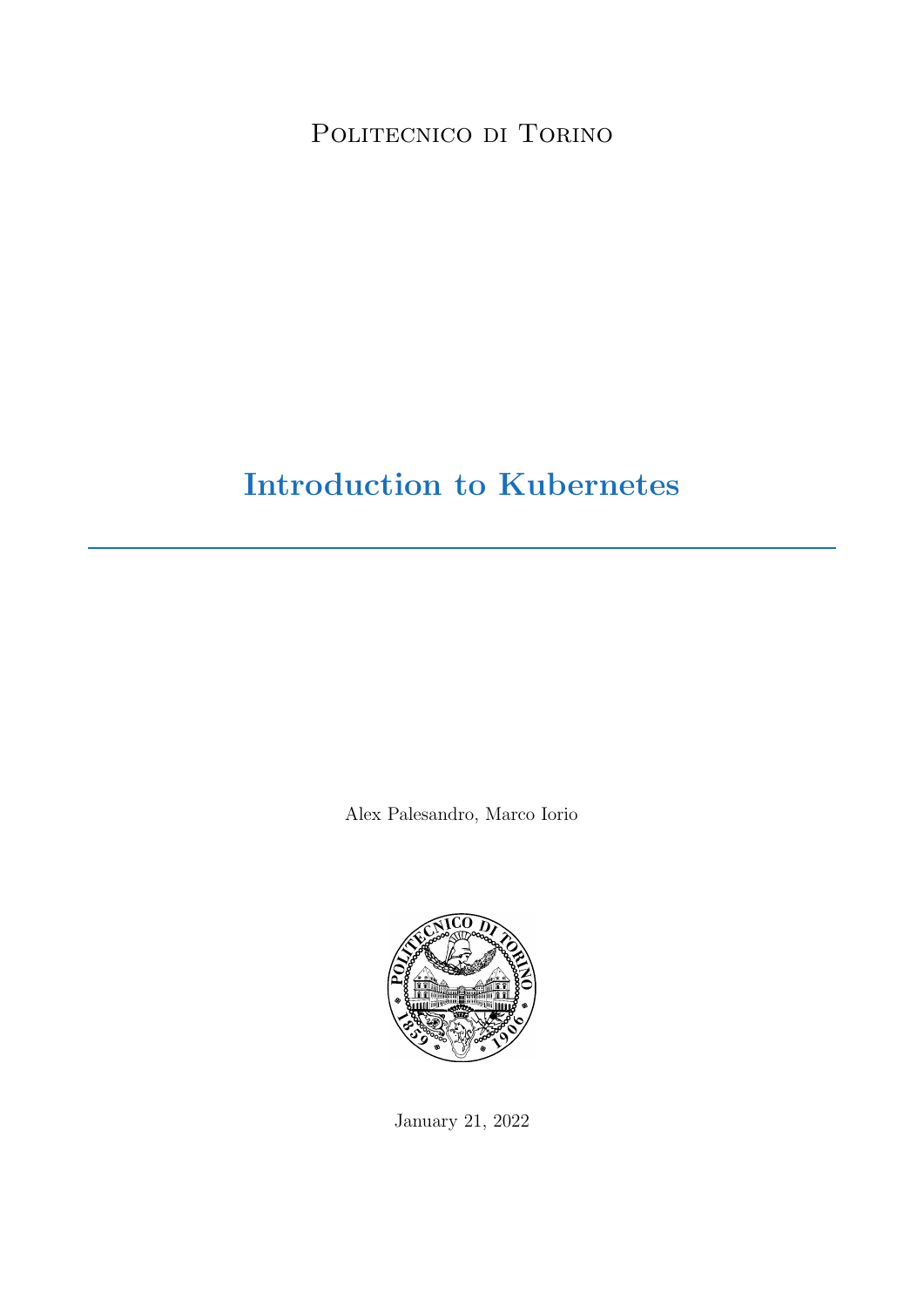# License

This work is licensed under a Creative Commons Attribution-NonCommercial-ShareAlike 3.0 Unported License.

You are free:

- to Share: to copy, distribute and transmit the work
- to Remix: to adapt the work

Under the following conditions:

- Attribution: you must attribute the work in the manner specified by the author or licensor (but not in any way that suggests that they endorse you or your use of the work).
- Noncommercial: you may not use this work for commercial purposes.
- Share Alike: if you alter, transform, or build upon this work, you may distribute the resulting work only under the same or similar license to this one.

More information on the [Creative Commons website.](http://creativecommons.org)



# Acknowledgments

The author would like to thank all the people who contributed to this document, particularly Francesco Lucrezia and Alessio Sacco who created on an early version of this lab.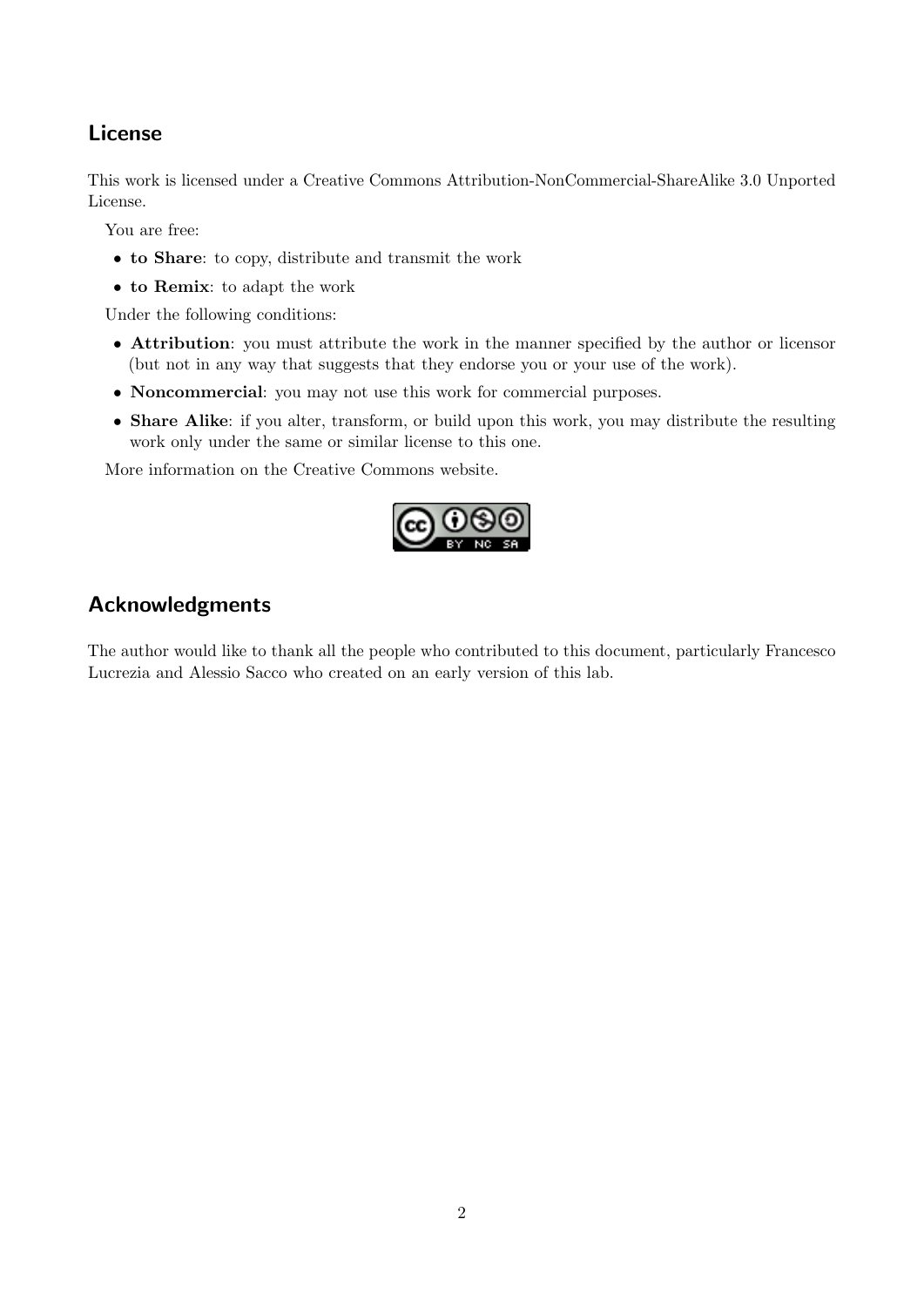# **Contents**

| 1 | Introduction                                                                                                                                                                                                                                                                                                           | 4                                                                    |
|---|------------------------------------------------------------------------------------------------------------------------------------------------------------------------------------------------------------------------------------------------------------------------------------------------------------------------|----------------------------------------------------------------------|
| 2 | Installing and configuring a Kubernetes cluster with kubeadm<br>2.1<br>2.2<br>2.3<br>2.4                                                                                                                                                                                                                               | 5<br>$\overline{5}$<br>$\overline{7}$<br>$\overline{7}$<br>8         |
| 3 | Deploying simple applications through Kubernetes<br>3.1<br>3.2<br>3.3<br>3.3.1<br>Deploying MySQL $\ldots \ldots \ldots \ldots \ldots \ldots \ldots \ldots \ldots \ldots \ldots \ldots \ldots$<br>3.3.2<br>3.3.3                                                                                                       | $\boldsymbol{9}$<br>9<br>9<br>12<br>12<br>14<br>15                   |
| 4 | Self-healing applications with Kubernetes                                                                                                                                                                                                                                                                              | 17                                                                   |
|   | Define and create a liveness probe for a pod $\dots \dots \dots \dots \dots \dots \dots \dots \dots$<br>4.1<br>Define and create a failing liveness probe for a pod $\dots \dots \dots \dots \dots \dots \dots$<br>4.2                                                                                                 | 18<br>19                                                             |
| 5 | <b>Resource allocation and scaling</b>                                                                                                                                                                                                                                                                                 | 21                                                                   |
|   | 5.1<br>Deploying the metrics server $\dots \dots \dots \dots \dots \dots \dots \dots \dots \dots \dots$<br>5.1.1<br>5.2<br>5.2.1<br>5.2.2<br>5.2.3<br>5.2.4<br>5.2.5<br>5.3<br>$5.4\,$<br>Increase load $\ldots \ldots \ldots \ldots \ldots \ldots \ldots \ldots \ldots \ldots \ldots \ldots \ldots$<br>5.4.1<br>5.4.2 | 21<br>21<br>22<br>23<br>23<br>23<br>24<br>24<br>25<br>25<br>26<br>26 |
| 6 | <b>Permission management</b>                                                                                                                                                                                                                                                                                           | 28                                                                   |
| 7 | <b>Expose an application using Kubernetes</b><br>7.1<br>7.2<br>Ingress resources vs. virtual hosts $\ldots \ldots \ldots \ldots \ldots \ldots \ldots \ldots$<br>7.2.1                                                                                                                                                  | 30<br>30<br>30<br>$32\,$                                             |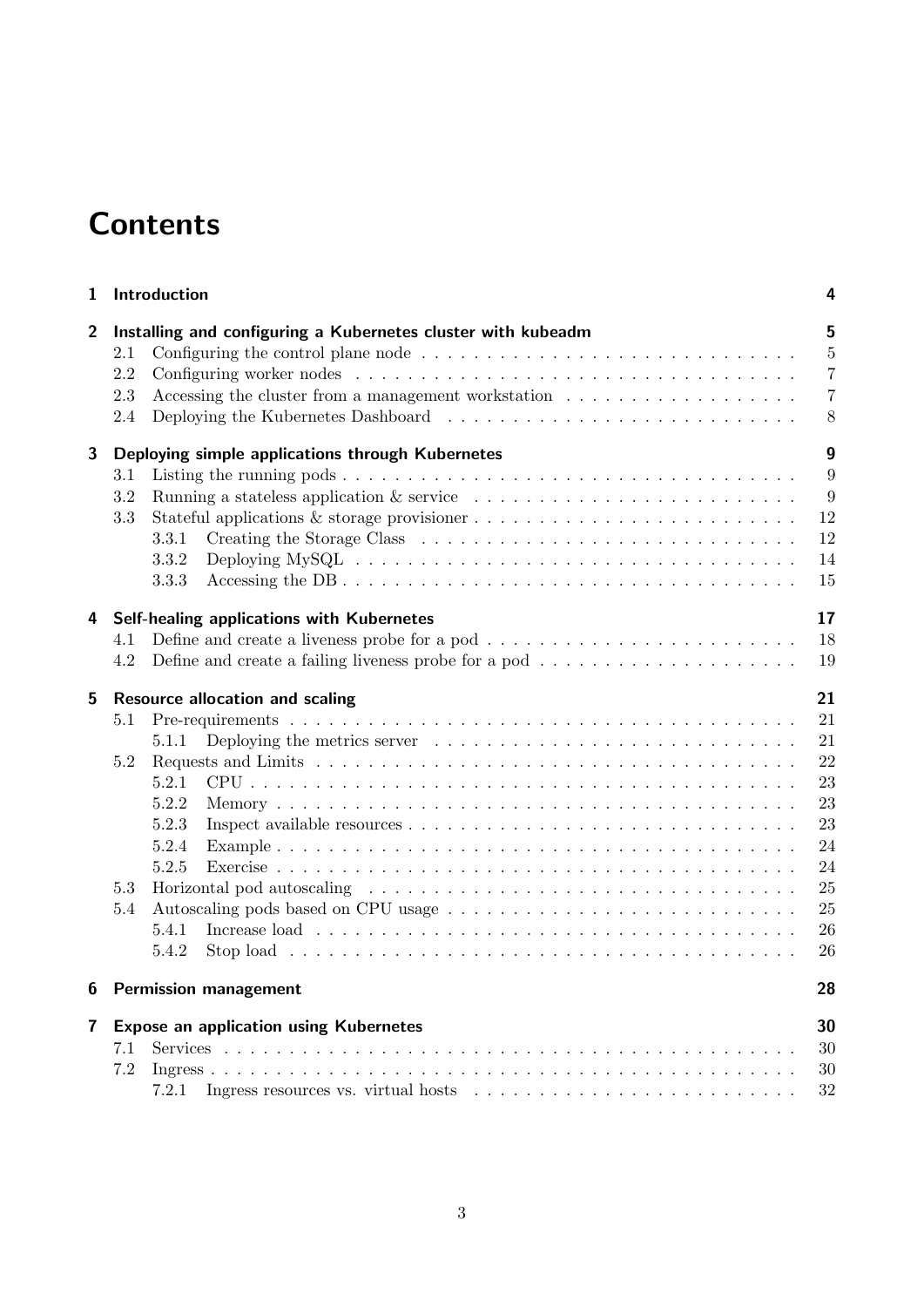# <span id="page-3-0"></span>1 Introduction

This lab aims at practicing with a Kubernetes cluster and getting in touch with its capabilities.

The first part of the lab deals with the creation and setup of the cluster, which consists of three VMs: one playing the role of control plane node, and two of worker nodes. The VMs will be hosted on CrownLabs (<https://crownlabs.polito.it/>).

Upon cluster installation, the second part of the lab allows you to practice with the basic Kubernetes concepts, such as pods, deployments and services, to understand how to execute simple applications. Afterward, you will create more complex configurations, accounting for high-availability concerns.

Extra: In addition to this text, we provide several videos which discuss some parts of the topics of this lab. You can find them at

<https://www.youtube.com/playlist?list=PLTAfidx4guQImT5beuAs4YAhIzuBBoEHk>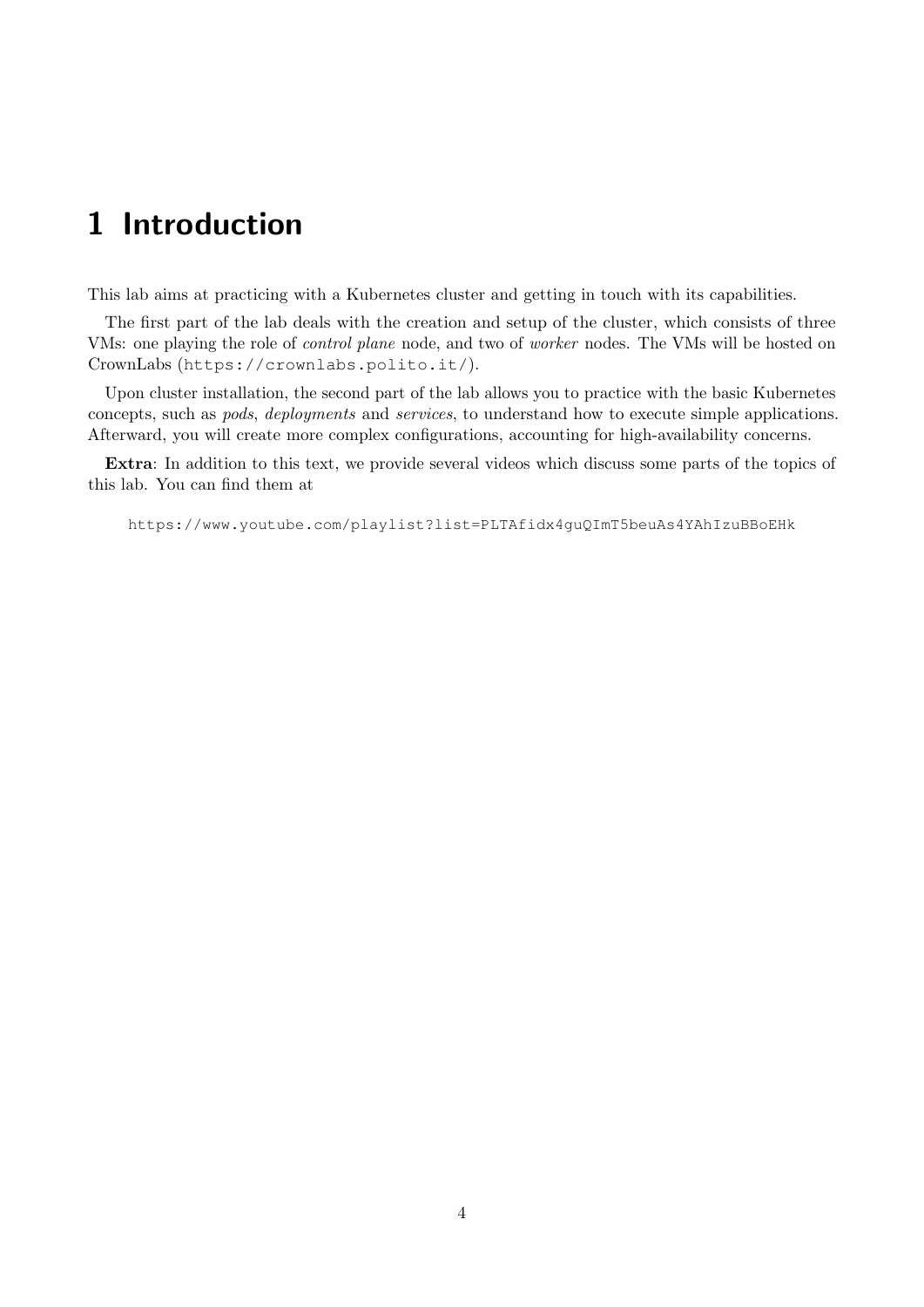# <span id="page-4-0"></span>2 Installing and configuring a Kubernetes cluster with kubeadm

We start creating a new Kubernetes cluster, composed of a single control plane node and two worker nodes [\(Figure 2.1\)](#page-5-0). The installation process requires the kubeadm, kubectl and kubelet packages to be installed on all servers: the CrownLabs images already include them.

Note: the setup proposed for this lab does not lead to the creation of a highly available cluster (i.e., which can tolerate the failure of a control plane node), and it is therefore not suggested for production workloads. See the official documentation<sup>[1](#page-4-2)</sup> for additional information about this topic. In the current setup, a failure of the control-plane node may lead to data loss in your cluster and you may need to re-create everything from scratch.

The Kubernetes *control plane*, including as the *api server* and the *controller manager*, governs the cluster behavior. Specifically, the control plane maintains a record of all of the Kubernetes objects in the system, and runs continuous control loops to manage those objects' state. At any given time, the control plane's control loops respond to changes in the cluster and work to make the actual state of all the objects in the system match the desired state that you provided. When you interact with Kubernetes, such as using the kubectl command-line interface, you are communicating with your cluster's Kubernetes control plane.

For example, when a *deployment* is created through the Kubernetes APIs, it specifies a new desired state for the system. The Kubernetes control plane reacts to that object creation, and performs the operations required to schedule the desired applications to cluster nodes, thus making the cluster's actual state match the desired state.

The worker nodes, instead, are the machines (VMs, physical servers, etc) that run the actual applications and workflows. The Kubernetes control plane controls each node: you will rarely interact with the worker nodes directly.

### <span id="page-4-1"></span>2.1 Configuring the control plane node

First, select a VM that is supposed to act as **control plane node** and change the name of the machine to clarify its function in the Kubernetes cluster:

sudo hostnamectl set-hostname control-plane-1

Warning: you have to disconnect from the VM and open another SSH session to update the prompt. Then, from the same node, it is possible to leverage kubeadm to initialize the control-plane:

sudo kubeadm init --pod-network-cidr=10.254.0.0/16 --service-cidr=10.255.0.0/16

<span id="page-4-2"></span><sup>1</sup><http://kubernetes.io/docs/setup/production-environment/tools/kubeadm/high-availability/>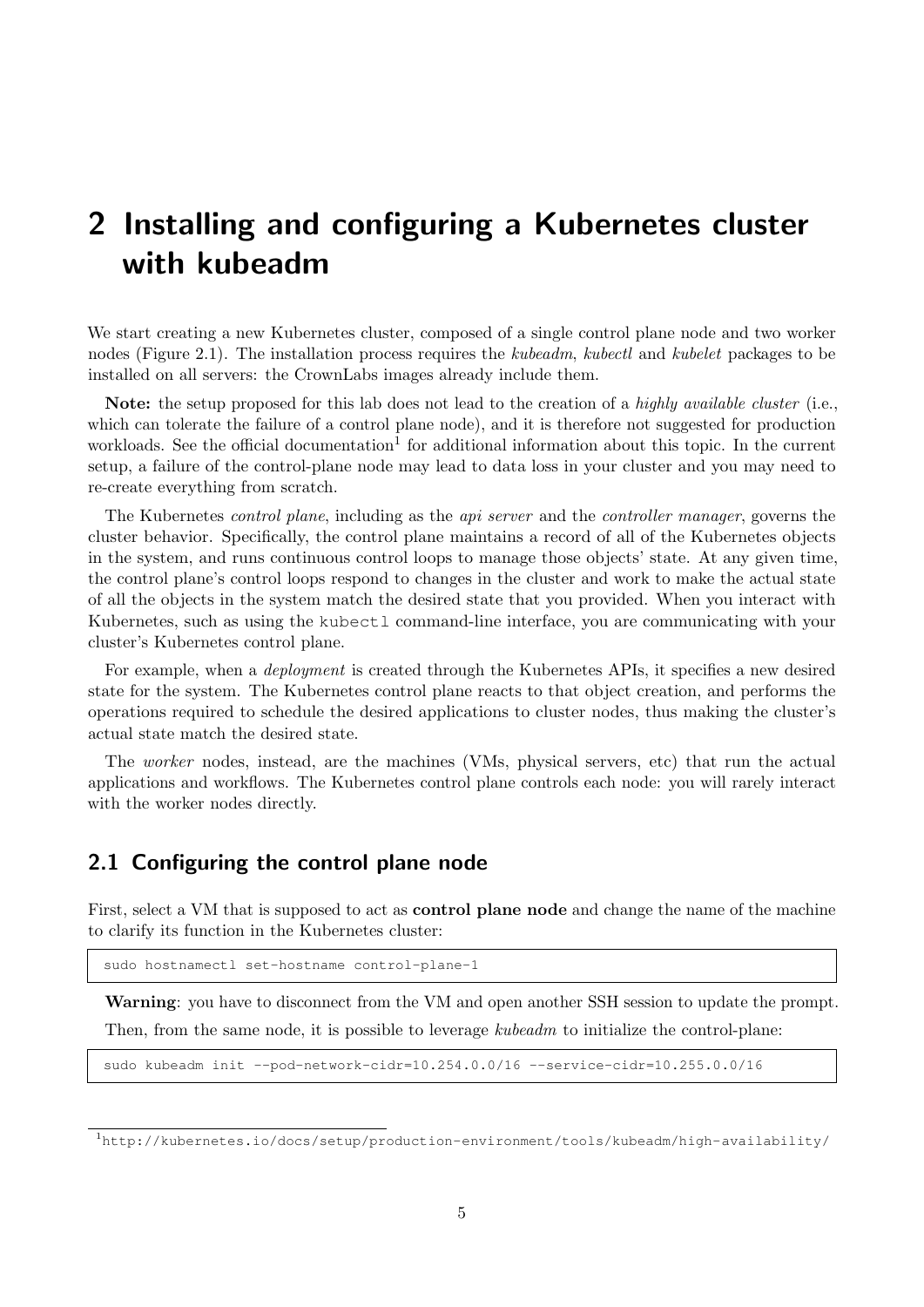<span id="page-5-0"></span>

Figure 2.1: Logical setup of the Kubernetes cluster in CrownLabs.

kubeadm init first runs a series of *pre-flight* checks to ensure that the machine is ready to run Kubernetes, then downloads and installs the cluster control plane components. This may take several minutes.

Note: as part of the installation process, the previous command will print on screen a string that looks like the following:

```
sudo kubeadm join 172.16.183.32:6443 --token lquijh.m7g8o434w21xjaew \
    --discovery-token-ca-cert-hash sha256:2
       a63522f184ed9c7ab3f6e723723e70d1457c133212ee74550f21da769fb5aa1
```
Take note of the above string, because it will be required later in the installation process of the workers. In case you miss this step, do not worry; you can create another token later.

Once the configuration completed, it is possible to make kubectl work for the current user, through the following:

```
mkdir -p $HOME/.kube
# The 'kubectl' command expect the KUBECONFIG to be in folder '˜/.kube'
# Hence, copying the KUBECONFIG created during the installation process in the above
    folder
sudo cp /etc/kubernetes/admin.conf $HOME/.kube/config
sudo chown $(id -u):$(id -g) $HOME/.kube/config
```
Note  $\#1$ : the *kubeconfig* file contains all the parameters required to connect to a Kubernetes cluster (e.g., IP address of the API server, etc). This data is used by kubectl to connect to the above cluster.

Note  $\#2$ : you can connect to multiple clusters from the same workstation by simply replacing/updating the *kubeconfig* file.

Kubernetes does not embed the logic to interconnect different pods. Instead, it leverages a modular architecture based on the Container Network interface (CNI) specifications. Hence, it is possible to choose among many alternative network plugins. In this lab, we select Cilium<sup>[2](#page-5-1)</sup>, an open source solution which provides highly scalable networking and network policy capabilities. Warning: Neither Calico nor Flannel (two very popular alternatives) do not work properly on CrownLabs, due to the underlying technology.

<span id="page-5-1"></span><sup>2</sup><https://cilium.io/>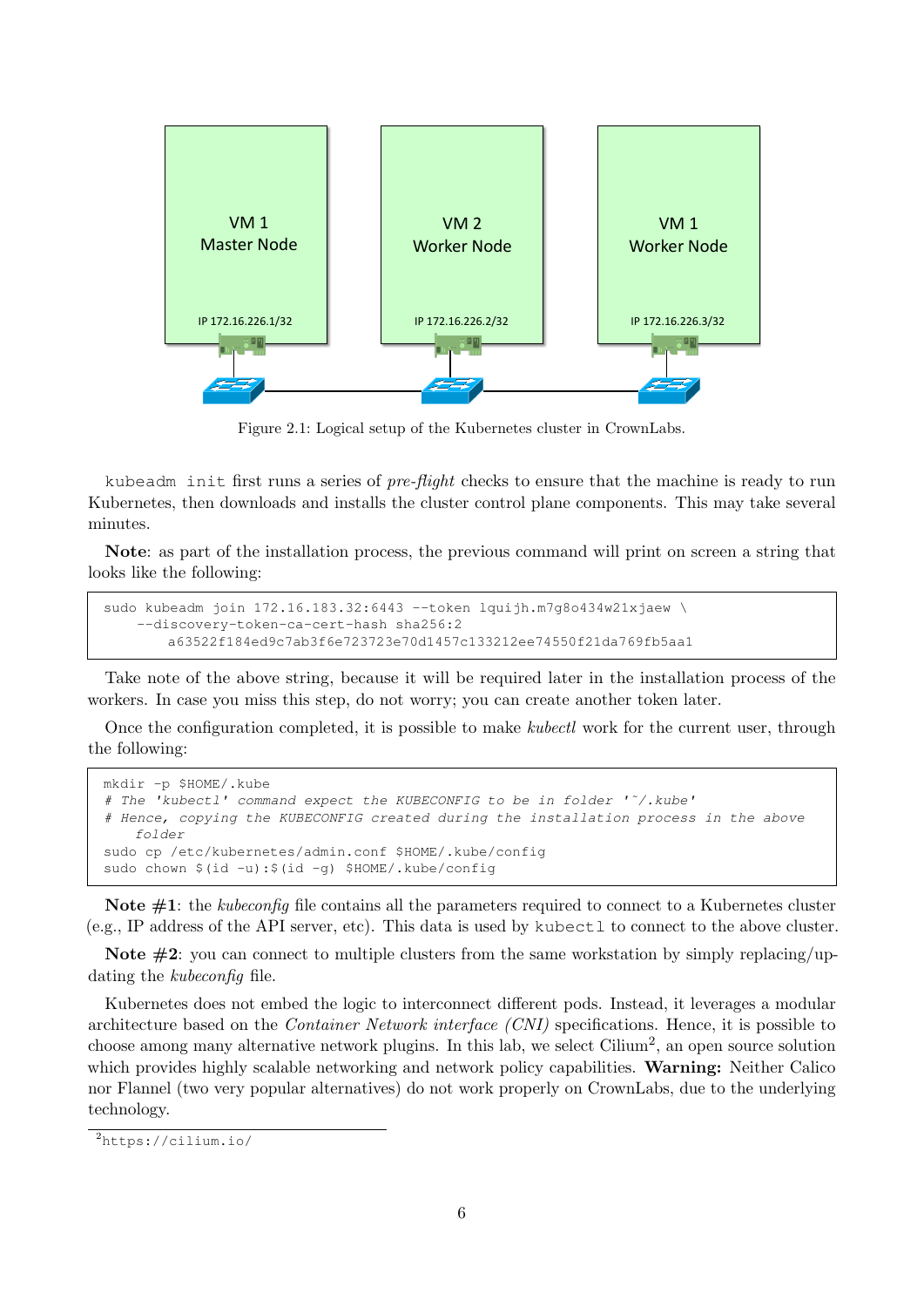Cilium can be installed through the provided CLI:

```
# Download the Cilium CLI
curl -L --remote-name-all https://github.com/cilium/cilium-cli/releases/latest/
   download/cilium-linux-amd64.tar.gz
# Uncompress the TAR in the /usr/local/bin folder
sudo tar xzvfC cilium-linux-amd64.tar.gz /usr/local/bin
rm cilium-linux-amd64.tar.gz
# Install Cilium
cilium install --ipam=kubernetes
```
Once the Cilium configuration completed, the control plane node should turn into the Ready status. You can check the nodes status through kubectl get nodes command.

### <span id="page-6-0"></span>2.2 Configuring worker nodes

When the control plane node is ready, access the other two VMs to join them to the cluster as worker nodes. First, change their hostname for easier identification through the following command (remember to close and reopen the SSH session to update the prompt):

sudo hostnamectl set-hostname worker-<num>

replacing  $\langle$  num $\rangle$  with 1 and 2 for the two VMs.

Then, run the kubeadm join command echoed during the control plane setup process (if lost, a new one can be generated through kubeadm token create --print-join-command from the control plane node) to join the worker node to the control plane. The command should be similar to the following (remember to prepend sudo):

```
sudo kubeadm join 172.16.183.32:6443 --token lquijh.m7q8o434w21xjaew \
   --discovery-token-ca-cert-hash sha256:2
       a63522f184ed9c7ab3f6e723723e70d1457c133212ee74550f21da769fb5aa1
```
The token is used for mutual authentication between the control-plane node and the joining nodes. The token included here is secret. Keep it safe, because anyone with this token can add authenticated nodes to your cluster.

Repeat the join process on both worker nodes. Then, move to the control plane and check all nodes are correctly ready through:

kubectl get nodes

Question (left to the student): why the command kubectl get nodes does not work if issued on a worker node?

### <span id="page-6-1"></span>2.3 Accessing the cluster from a management workstation

Instead of issuing the kubectl commands directly from the control plane node, it is possible to use a separate management workstation (e.g., a client VM in CrownLabs). To this end, it is necessary to copy the kubeconfig to the workstation by typing, on the client workstation, the following commands (remember to replace  $\text{\textendash}$  MASTER IP with the IP address of the control node):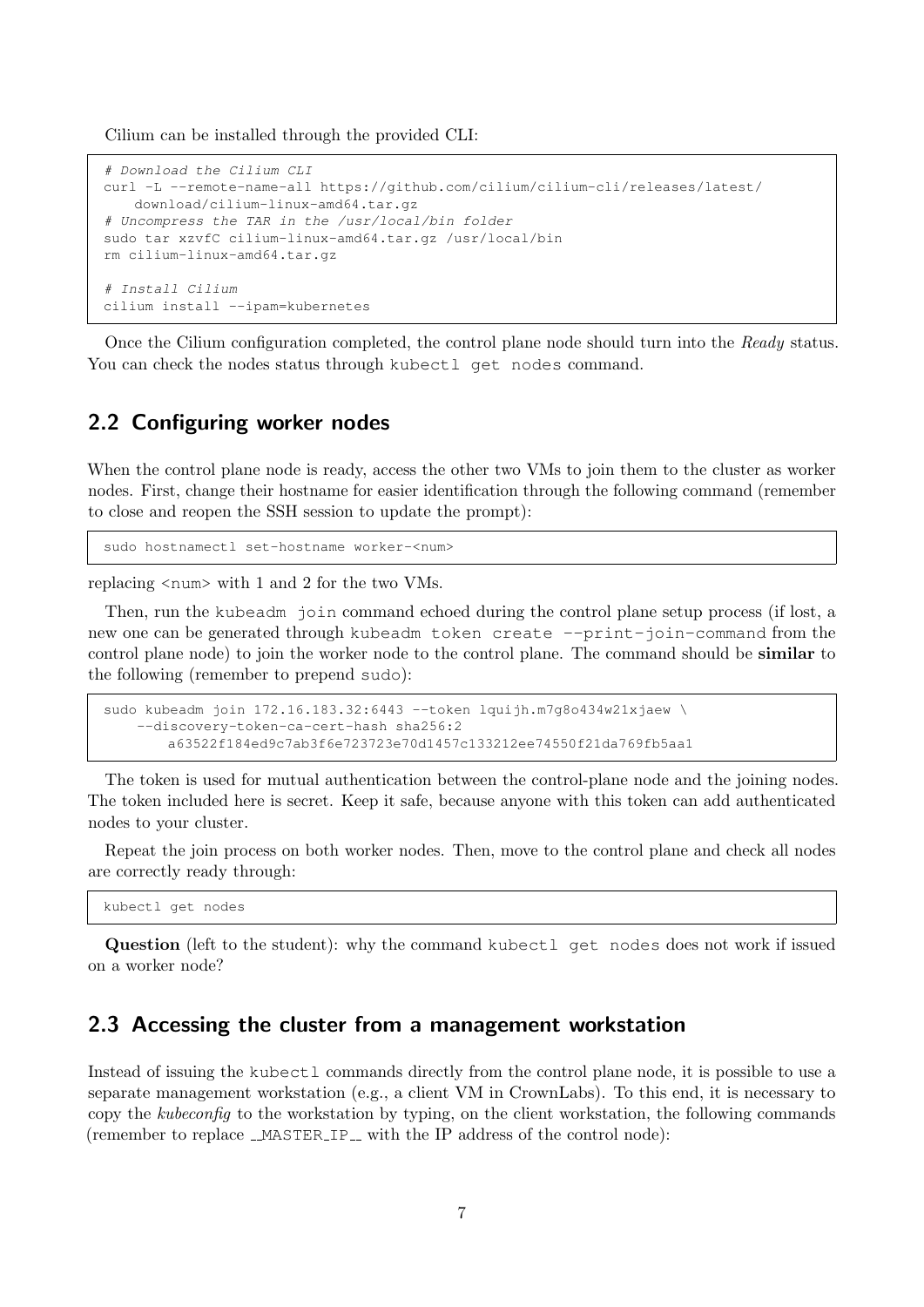```
mkdir -p $HOME/.kube
scp crownlabs@__MASTER_IP__:˜/.kube/config $HOME/.kube/
```
Warning: the control plane IP (TCP port 6443) needs to be reachable from the management workstation for the kubectl commands to work.

Then you can verify kubectl correctly works:

kubectl get nodes

Hint: To simplify the interaction with the server, is is strongly suggested to enable bash autocompletion (and the k alias) for kubectl commands:

```
echo 'source <(kubectl completion bash)' >> $HOME/.bashrc
echo 'alias k=kubectl' >> $HOME/.bashrc
echo 'complete -F __start_kubectl k' >> $HOME/.bashrc
source $HOME/.bashrc
```
### <span id="page-7-0"></span>2.4 Deploying the Kubernetes Dashboard

To simplify the interaction with the cluster, it is possible to use the official Kubernetes dashboard. The Dashboard UI is not deployed by default. To deploy it, run the following command:

kubectl apply -f https://raw.githubusercontent.com/kubernetes/dashboard/v2.4.0/aio/ deploy/recommended.yaml

To protect your cluster data, the dashboard deploys with a minimal RBAC configuration by default. Currently, it only supports Bearer Token authentication. To create a token with administrative privileges for this lab, you can proceed as follows:

```
kubectl create serviceaccount -n kubernetes-dashboard dashboard-admin
kubectl create clusterrolebinding dashboard-admin --clusterrole=cluster-admin \
    --serviceaccount=kubernetes-dashboard:dashboard-admin
```
Then you can retrieve the authentication token:

```
NAME=$(kubectl get serviceaccount -n kubernetes-dashboard dashboard-admin \
    --no-headers -o custom-columns=':.secrets[0].name')
TOKEN=$(kubectl get secret -n kubernetes-dashboard $NAME \
    -o custom-columns=":.data.token" --no-headers | base64 -d)
echo Token: $TOKEN
```
By default, the Dashboard is exposed through a ClusterIP service, which can only be accessed from within the cluster. One of the possibilities to access it from the management workstation is to leverage the kubectl port-forward command, which forwards all traffic sent to a local port (e.g., 8443) to the port of a remote service:

kubectl port-forward -n kubernetes-dashboard svc/kubernetes-dashboard 8443:443

Then, the Dashboard can be accessed through a browser at <https://localhost:8443>.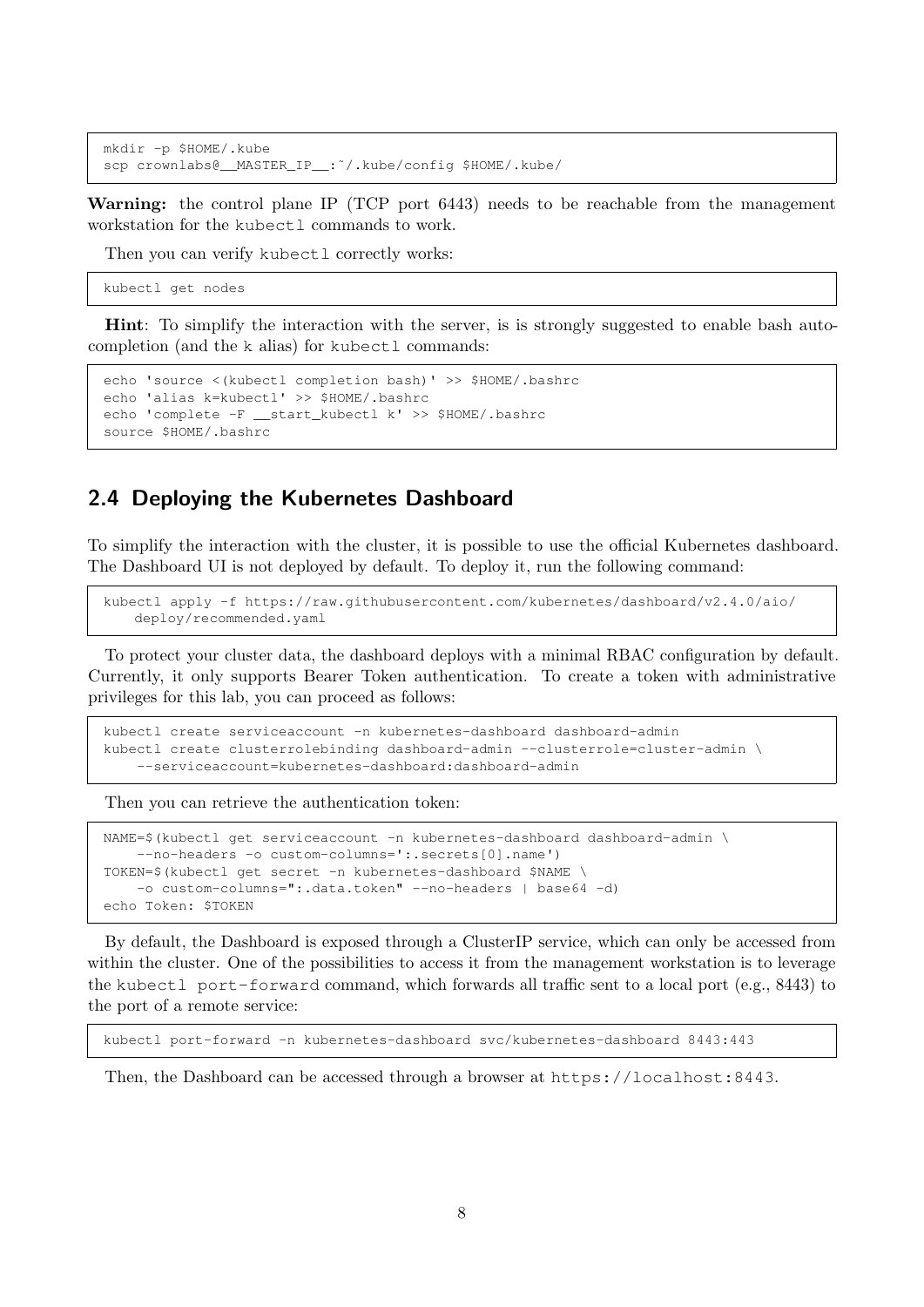# <span id="page-8-0"></span>3 Deploying simple applications through Kubernetes

Since you have now a fully working Kubernetes cluster, we can use it to host some simple applications.

### <span id="page-8-1"></span>3.1 Listing the running pods

First, let take a look at the running pods. You can see that there are no pods running in the *default* namespace:

kubectl get pods -o wide

At the beginning, this command returns no resources because you have not deployed any applications yet. However, you will use this command several times in the next sections to monitor the progress of your applications.

Instead, you can find some infrastructural pods within the kube-system namespace:

kubectl get pods -n kube-system -o wide

The  $-o$  wide option gives information about the pod IPs and host location. The  $-n$  kube-system option, instead, specifies the namespace for which we ask to see the resources. kube-system is the namespace for objects created by the Kubernetes system. default, on the other hand, is the one for objects with no namespace explicitly configured.

## <span id="page-8-2"></span>3.2 Running a stateless application & service

You can run an application by creating a Kubernetes Deployment object, and you can describe a Deployment through a YAML file. For example, this YAML file describes a Deployment that runs the nginxdemos/hello:0.2-plain-text Docker image (an NGINX server that serves a simple page containing its hostname, IP address and port as wells as the request URI and the local time):

```
apiVersion: apps/v1
kind: Deployment
metadata:
 name: nginx
spec:
  selector:
   matchLabels:
      app: nginx
  replicas: 2 # run two replicas of the following template
  template:
    metadata:
      labels:
        app: nginx
```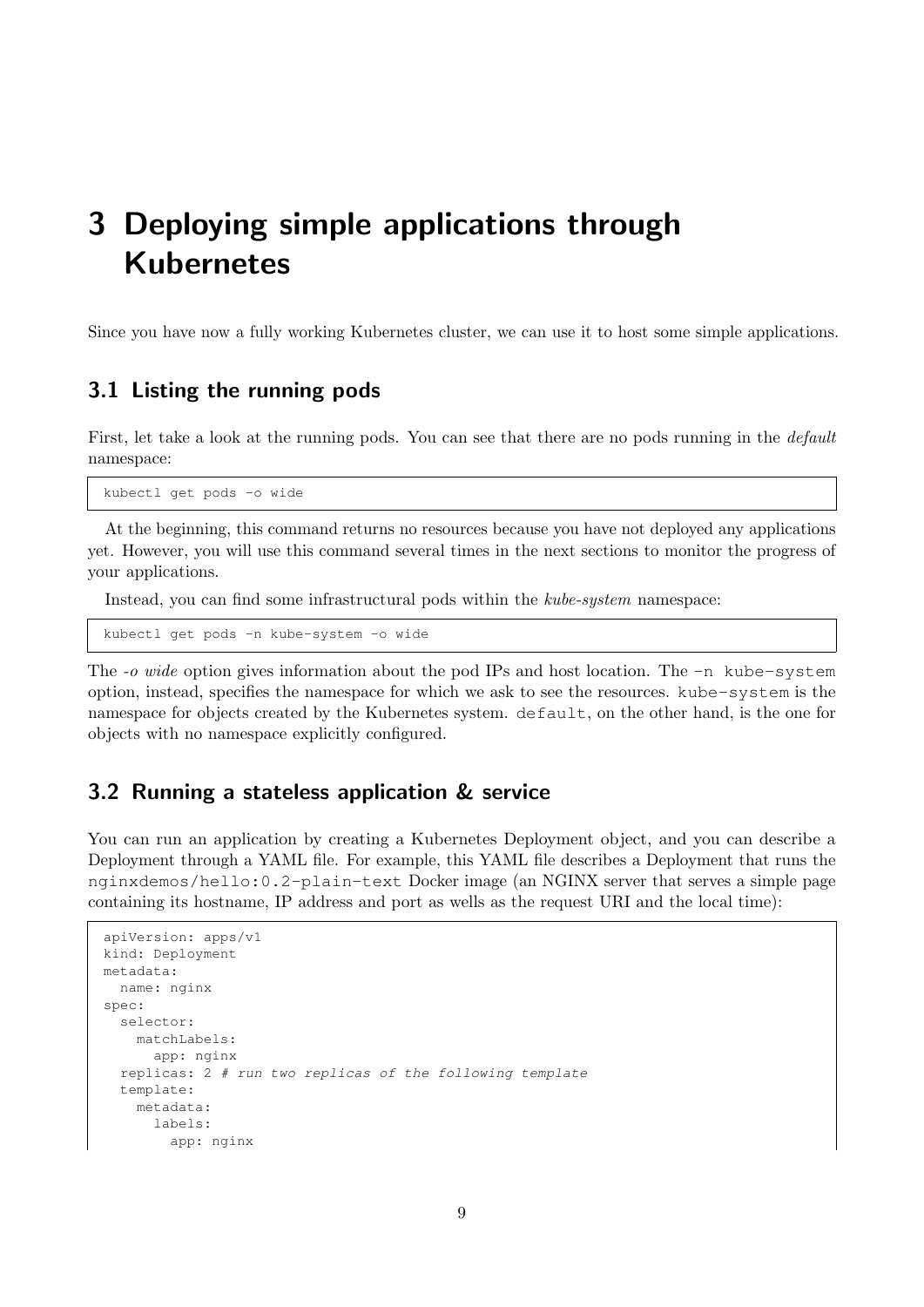```
spec:
 containers:
  - name: nginx
    image: nginxdemos/hello:0.2-plain-text
    ports:
     name: http
      containerPort: 80
```
This code snipped is attached to the PDF file as "snippets/deployment-nginx.yaml"

Warning: YAML files (e.g. deployment-nginx.yaml) strongly rely on indentation for their structure. Hence, do not copy the previous snippet directly from the PDF file, since it will totally scramble the indentation. Moreover, before moving on, verify (and fix, if necessary) the file layout using an editor of your choice (e.g., nano deployment-nginx.yaml).

Create a Deployment based on the YAML file:

kubectl apply -f deployment-nginx.yaml

Display information about the Deployment:

kubectl describe deployment nginx

The output displays the information about the label, replicas, and the template of the pod.

List the pods created by the deployment:

kubectl get pods -l app=nginx

The command displays all the pods in the cluster with the specified label, as specified by the  $-1$ parameter. In our case there are two running pods, make sure the status of each is RUNNNING.

Try out the following command to further scale the deployment:

kubectl scale deployment nginx --replicas=5

This command can take a few seconds before all the 5 replicas are ready. Monitor the status of the pods with the kubectl get pods -l app=nginx command.

Try to delete one nginx pod with:

kubectl delete pod <pod\_name>

and see what happens, by using (to be executed first in another terminal):

kubectl get deployment nginx --watch

to monitor the changes. The --watch flag to start watching updates to a particular object, press CTRL + C to stop the watch process. Scale down the deployment to two instances as before.

kubectl scale deployment nginx --replicas=2

You can now see that the application consists of two pods only.

With your pods running, it is now time to put them behind a service, an abstraction which exposes a set of pods through a single network endpoint. Use the kubectl create command to create the service.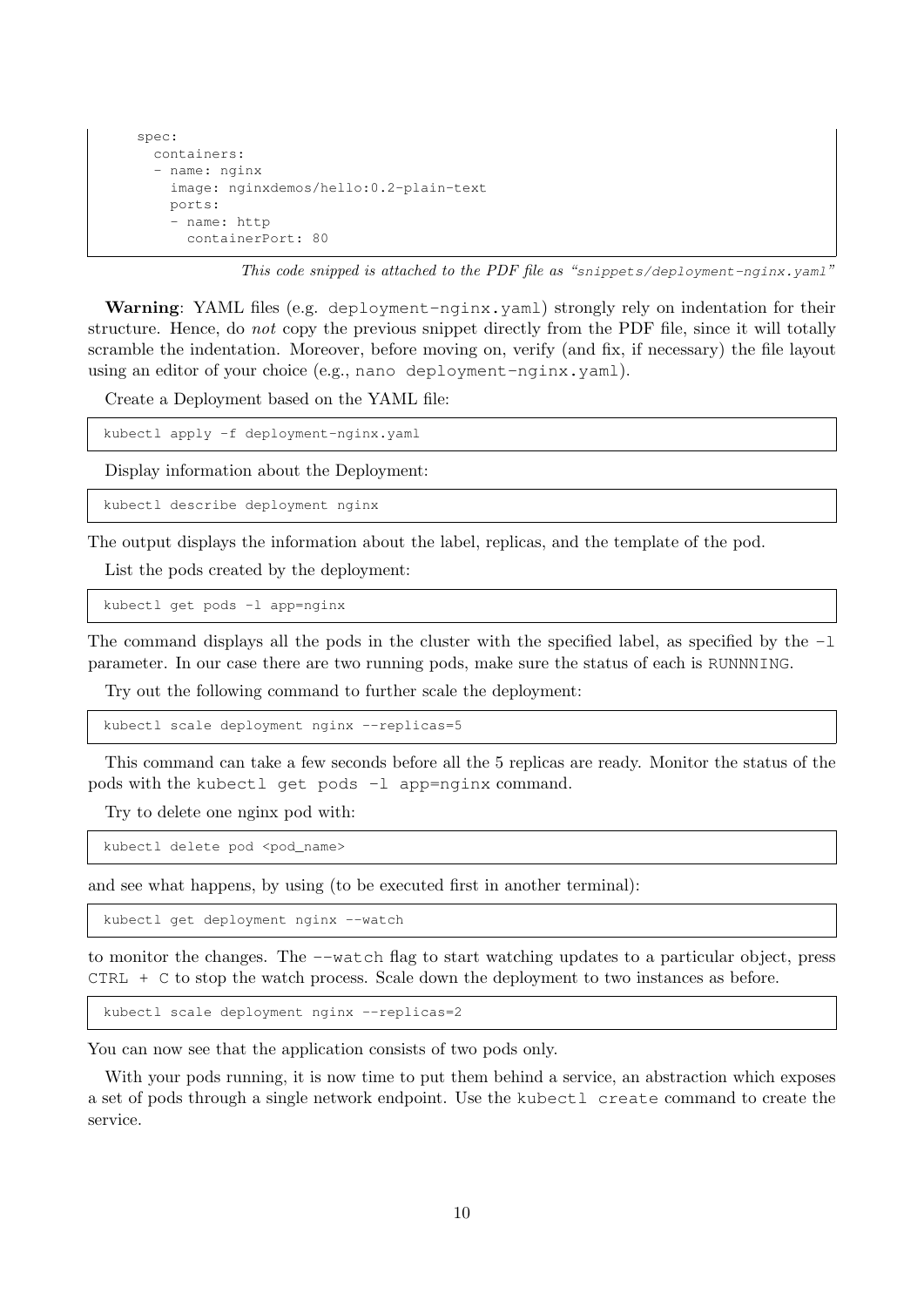kubectl create -f service-nginx.yaml

The YAML file describing the service should be like the following:

```
kind: Service
apiVersion: v1
metadata:
  name: nginx
spec:
  selector:
   app: nginx
  ports:
    - protocol: TCP
      port: 80
      targetPort: 80
  type: ClusterIP
```
This code snipped is attached to the PDF file as "snippets/service-nginx.yaml"

The IP address of the service can be accessed via:

```
kubectl get services nginx
```
The output reports service information, and the IP can be used to access the service. Use first ClusterIP as ServiceType and try to access the application from the master node. Use curl of wget to request web pages of the service. You can use the output templating feature of kubectl to run curl as a one-line command.

curl -ks http://\$(kubectl get svc nginx -o=jsonpath="{.spec.clusterIP}")

Question: This command has to be executed from a node of the cluster to work. Why?

Then, try to use the *NodePort* service type and try to access the app again. When using a *NodePort* service, you can directly contact one of the node IP addresses to access the app. Modify the type of the service by applying the patch to the existing service.

```
kubectl apply -f service-nodeport.yaml
```
The patch specifies which port to expose and the new ServiceType, by means of nodePort.

```
kind: Service
apiVersion: v1
metadata:
 name: nginx
spec:
  selector:
   app: nginx
  ports:
    - protocol: TCP
      port: 80
      targetPort: 80
      nodePort: 30100
  type: NodePort
```
This code snipped is attached to the PDF file as "snippets/service-nginx-nodeport.yaml"

The two services have different behaviors, indeed: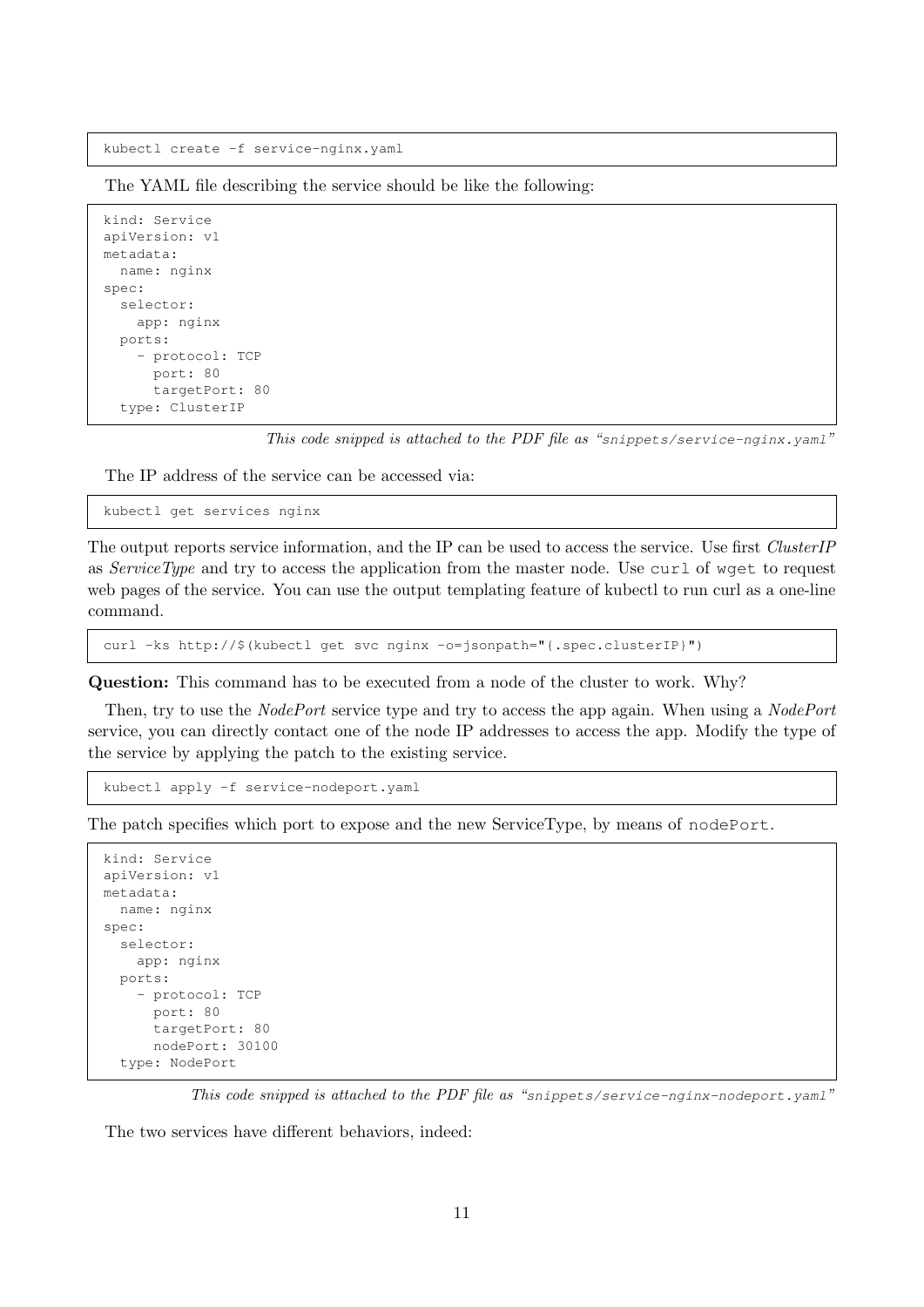- ClusterIP: Exposes the Service on a cluster-internal IP. Choosing this value makes the service only reachable from within the cluster. This is the default ServiceType.
- NodePort: Exposes the Service on each Node's IP at a static port (the NodePort). A ClusterIP Service, to which the NodePort Service routes, is automatically created. You are able to contact the NodePort Service, from outside the cluster, by requesting <NodeIP>:<NodePort>.

Other two service types are available in Kubernets, LoadBalancer and ExternalName, but those are out of scope in this lab.

When using the NodePort service type, you can also connect to the application from the web browser of your management workstation at [http://<IP\\_MASTER\\_NODE>:30100](http://<IP_MASTER_NODE>:30100).

Warning: The cluster nodes can only be accessed from your other VMs hosted by CrownLabs.

### <span id="page-11-0"></span>3.3 Stateful applications & storage provisioner

On-disk files in a container are ephemeral, which is problematic in case of stateful application. First, when a container crashes, the *kubelet* restarts it, but the files are lost – the container starts with a clean state. Second, when running containers together in a pod, it is often necessary to share files among them.

To execute stateful applications in Kubernetes, it is possible to leverage the *PersistentVolume (PV)* and PersistentVolumeClaim (PVC) abstractions. A PersistentVolume is a piece of storage in the cluster that has been provisioned either by an administrator or dynamically using Storage Classes. A PersistentVolumeClaim (PVC) is an abstract request for storage by a user, which eventually triggers the creation of the associated PersistentVolume (when dynamic creation is supported) and binds a pod to it.

#### <span id="page-11-1"></span>3.3.1 Creating the Storage Class

In this lab we leverage Local Persistent Volumes, which allow to expose local folders as PersistentVolumes, and use them in PersistentVolumeClaim objects.

Warning: Local volumes are not appropriate for most applications. Using local storage ties your application to that specific node, making your application harder to schedule. If that node or local volume encounters a failure and becomes inaccessible, then that pod also becomes inaccessible. For these reasons, we recommended to use dynamic allocation provided by tools like NFS, Ceph, and OpenStack Cinder.

Some use cases that are suitable for local storage include: (i) caching of datasets that can leverage data gravity for fast processing, *(ii)* distributed storage systems that shard or replicate data across multiple nodes. Examples include distributed datastores like Cassandra, or distributed file systems like Gluster or Ceph. Suitable workloads are tolerant of node failures, data unavailability, and data loss. They provide critical, latency-sensitive infrastructure services to the rest of the cluster, and should run with high priority compared to other workloads.

Before any PersistentVolumeClaims for your local PersistentVolumes can be setup, a StorageClass must be created with the volume binding mode set to *WaitForFirstConsumer*:

```
kind: StorageClass
apiVersion: storage.k8s.io/v1
metadata:
```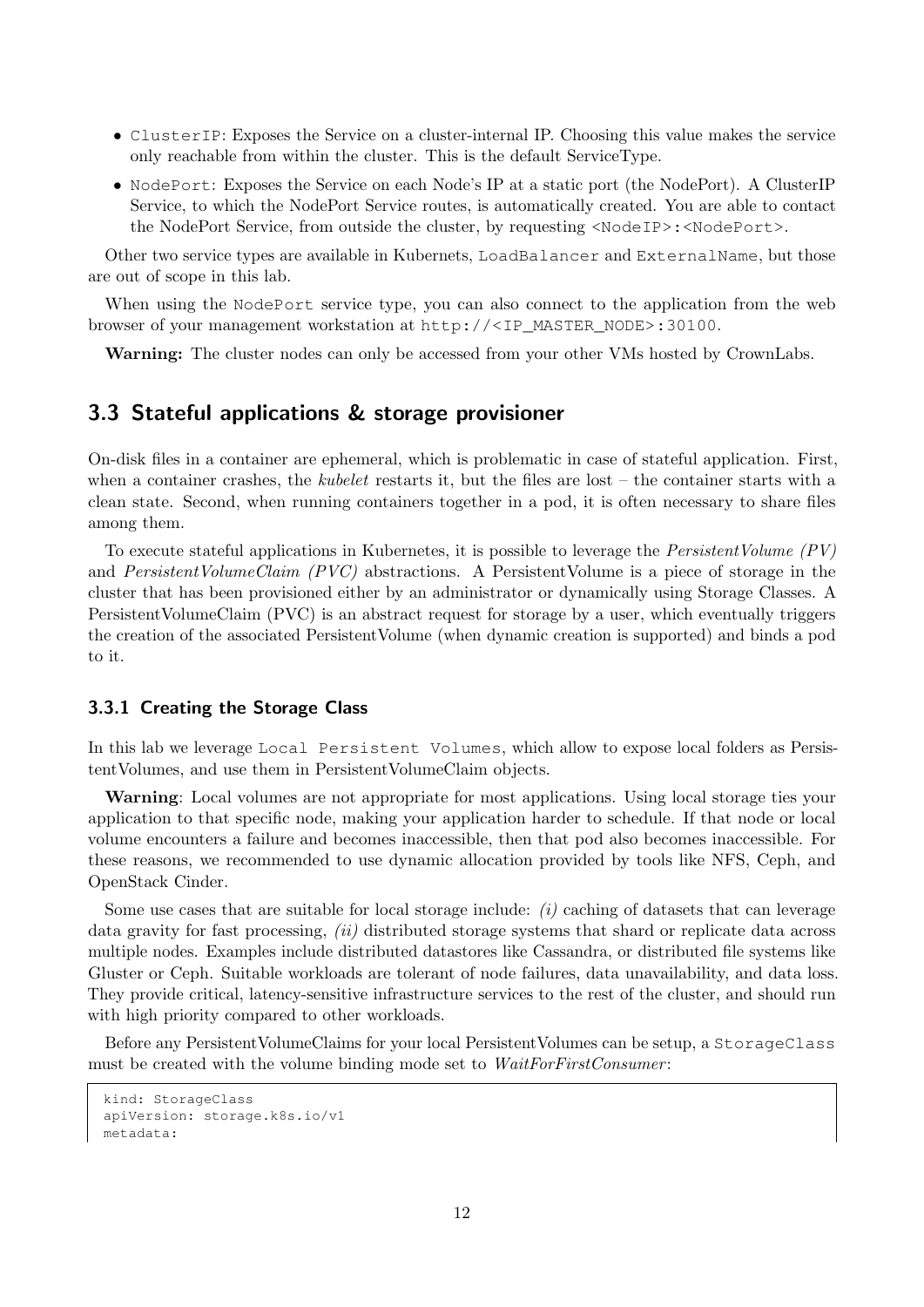```
name: local-storage
provisioner: kubernetes.io/no-provisioner
volumeBindingMode: WaitForFirstConsumer
```
This code snipped is attached to the PDF file as "snippets/storage-class.yaml"

This volume binding mode configuration tells the PersistentVolume controller to not immediately bind a PersistentVolumeClaim. Instead, the system waits until a pod that needs to use a volume is scheduled. The scheduler then chooses an appropriate local PersistentVolume to bind to, taking into account the pod's other scheduling constraints and policies. This ensures that the initial volume binding is compatible with any pod resource requirements, selectors, affinity and anti-affinity policies, and more.

Warning: dynamic provisioning is currently not supported by local volumes. All local PersistentVolumes must be statically created. In this case, local disks must first be pre-partitioned, formatted, and mounted on the local node by an administrator. Directories on a shared file system are also supported, but must also be created before use.

Once the storage class is created:

kubectl apply -f storage-class.yaml

it is possible to deploy a PersistentVolume. In this example, the local volume is mounted at "/data/" on node "worker-2":

```
apiVersion: v1
kind: PersistentVolume
metadata:
  name: local-pv
spec:
  capacity:
    storage: 1Gi
  accessModes:
  - ReadWriteOnce
  persistentVolumeReclaimPolicy: Retain
  storageClassName: local-storage
  local:
    path: /data/
  nodeAffinity:
    required:
      nodeSelectorTerms:
      - matchExpressions:
        - key: kubernetes.io/hostname
          operator: In
          values:
          - worker-2
```
This code snipped is attached to the PDF file as "snippets/pv.yaml"

Warning: It is necessary to manually create the directory on the node we decided to use for this PV. For example, on worker-2:

sudo mkdir --parents /data

Note that there is a nodeAffinity field in the PersistentVolume object: this is how the Kubernetes scheduler understands that this PersistentVolume is tied to a specific node. nodeAffinity is a required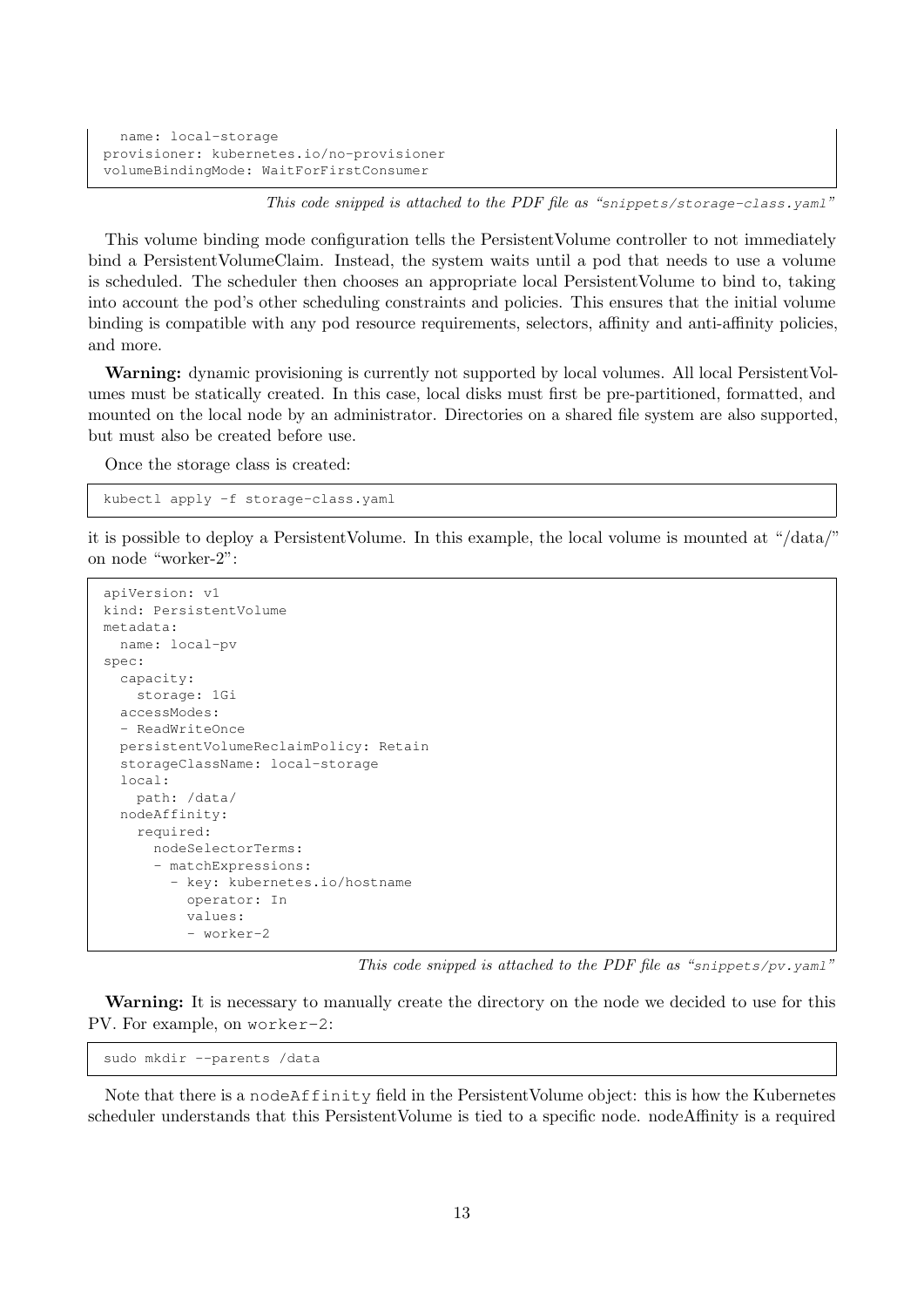field for local PersistentVolumes. Warning: Check that the node listed in the affinity section is part of your cluster.

When local volumes are manually created, the only supported persistent VolumeReclaimPolicy is Retain. When the PersistentVolume is released from the PersistentVolumeClaim, an administrator must manually clean up and set up the local volume again for reuse.

Create the PersistentVolume through:

kubectl apply -f pv.yaml

### <span id="page-13-0"></span>3.3.2 Deploying MySQL

After all the preparatory work, a local volume can be requested in exactly the same way as any other PersistentVolume type: through a PersistentVolumeClaim. Just specify the appropriate Storage-ClassName for local volumes in the PersistentVolumeClaim object, and the system takes care of the rest.

Hence, to run a stateful application, create a Kubernetes Deployment and connect it to an existing PersistentVolume using a PersistentVolumeClaim. For example, the following describes a deployment that runs MySQL and references the PersistentVolumeClaim. The file defines a volume mount for /var/lib/mysql, and then creates a PersistentVolumeClaim that looks for a 1G volume. This claim is satisfied by any existing volume that meets the requirements, or by a dynamic provisioner.

```
apiVersion: apps/v1
kind: Deployment
metadata:
 name: mysql
spec:
  selector:
   matchLabels:
     app: mysql
  strategy:
    type: Recreate
  template:
    metadata:
     labels:
        app: mysql
    spec:
      containers:
      - image: mysql:5.6
        name: mysql
        env:
        # Use a secret in real usage
        - name: MYSQL_ROOT_PASSWORD
          value: password
        ports:
         - containerPort: 3306
          name: mysql
        volumeMounts:
        - name: mysql-persistent-storage
         mountPath: /var/lib/mysql
      volumes:
      - name: mysql-persistent-storage
        persistentVolumeClaim:
          claimName: mysql-pv-claim
```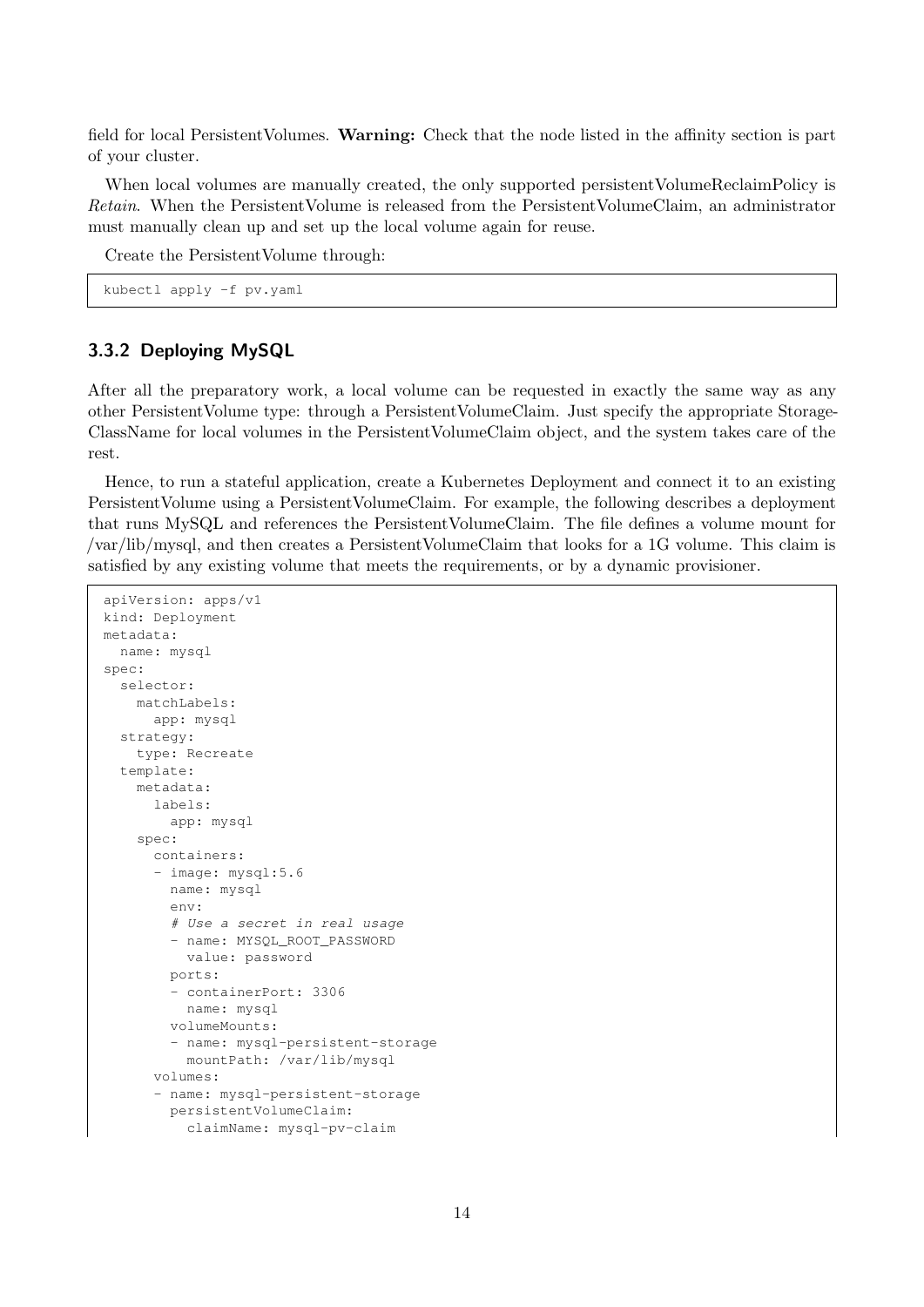This code snipped is attached to the PDF file as "snippets/mysql-deployment.yaml"

Note: The mysql password is defined in the configuration, and this is insecure. See Kubernetes Secrets for a secure solution.

The field strategy.type: Recreate in the Deployment configuration YAML file instructs Kubernetes to not use rolling updates. Rolling updates will not work, as you cannot have more than one Pod running at a time bound to the PersistentVolume. The Recreate strategy will stop the first pod before creating a new one with the updated configuration.

```
apiVersion: v1
kind: PersistentVolumeClaim
metadata:
 name: mysql-pv-claim
spec:
  storageClassName: local-storage
  accessModes:
    - ReadWriteOnce
  resources:
    requests:
      storage: 1Gi
```
This code snipped is attached to the PDF file as "snippets/mysql-pvc.yaml"

First, deploy the PVC configuration:

kubectl apply -f mysql-pvc.yaml

Then, deploy the deployment configuration:

kubectl apply -f mysql-deployment.yaml

You can display information about the deployment with:

kubectl describe deployment mysql

The output highlights the number of replicas, the mount, and the used volume. Make sure the status of the pod is running, by running:

kubectl get pods -l app=mysql

The PersistentVolumeClaim can be inspected with the following command:

kubectl describe pvc mysql-pv-claim

and check the status is Bound and the capacity is as described.

### <span id="page-14-0"></span>3.3.3 Accessing the DB

The preceding YAML file creates a service that allows other Pods in the cluster to access the database.

Connect to the MySQL server:

kubectl exec -it <MYSQL\_POD\_NAME> -- bash mysql -u root --password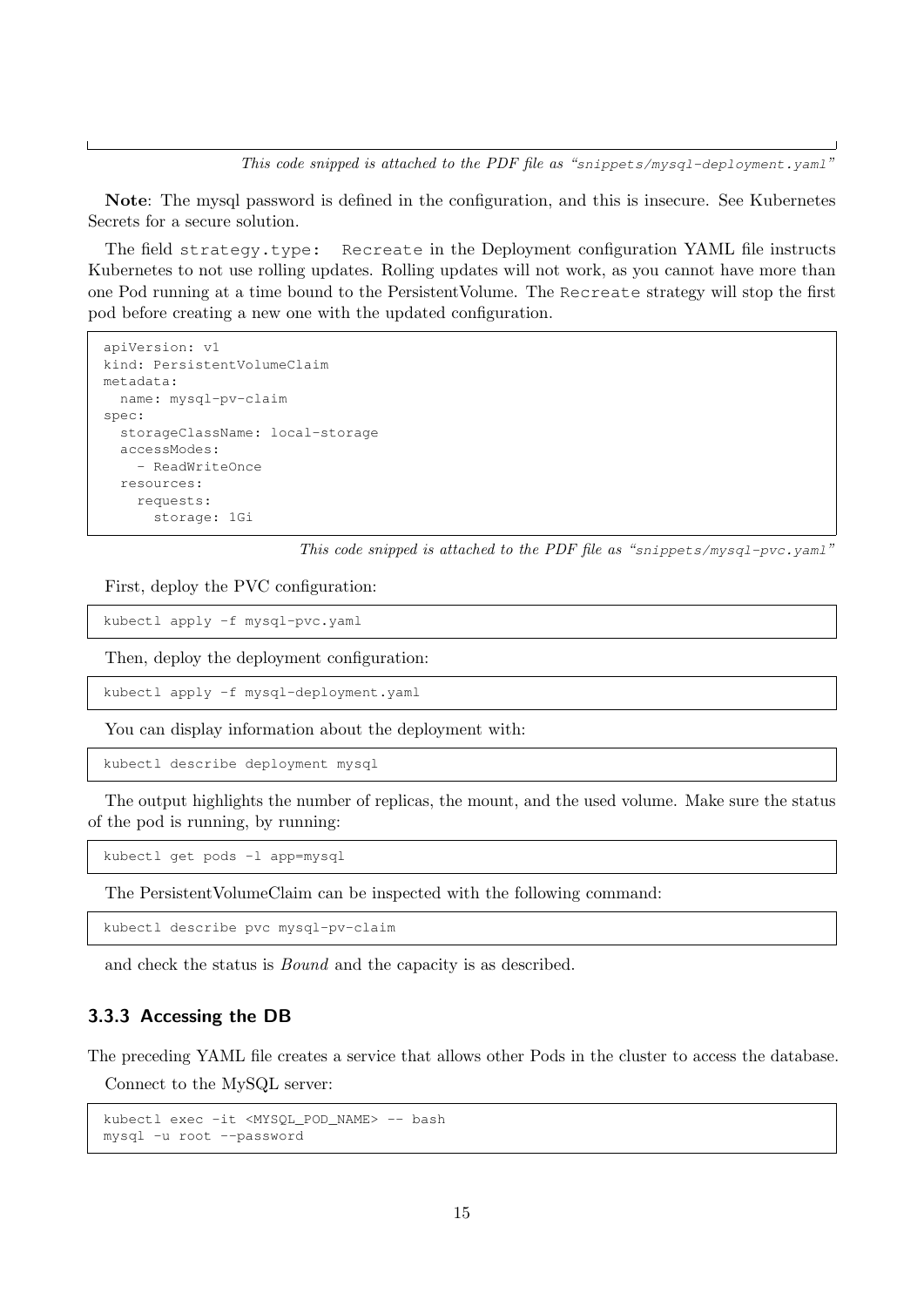You have entered the pod, and opened the mysql console. If the database is up and running, you should see an output like this:

mysql>

Once you are connected to the MySQL server, a welcome message is displayed and the mysql> prompt appears, at which SQL statements are to be sent to the server for execution. You can create a new database by using a CREATE DATABASE statement:

```
mysql> CREATE DATABASE pets;
Query OK, 1 row affected (0.01 sec)
```
and check if the database has been created:

```
mysql> SHOW DATABASES;
+--------------------+
| Database |
+--------------------+
| information_schema |
| mysql |
| performance_schema |
| pets |
| sys |
+--------------------+
5 rows in set (0.00 sec)
```
Exite the pod typing  $CTRL + D$ .

Test the presistence of data and delete the pod of mysql,

kubectl delete pod <MYSQL\_POD\_NAME>

After a minute, try to access the database again with the same client, and get the available databases.

```
mysql> SHOW DATABASES;
+--------------------+
| Database |
+--------------------+
| information_schema |
| mysql |
| performance_schema |
| pets |
| sys |
+--------------------+
5 rows in set (0.00 sec)
```
You can see the pets database is still available.

Note. This solution is suitable for single-instance applications only. Don't scale the app. The underlying PersistentVolume can only be mounted to one pod. For clustered stateful apps, use the StatefulSet abstraction.

Before proceeding, delete the deployed objects:

```
kubectl delete -f service-nginx.yaml
kubectl delete -f service-nginx-nodeport.yaml
kubectl delete -f deployment-nginx.yaml
kubectl delete -f mysql-deployment.yaml
```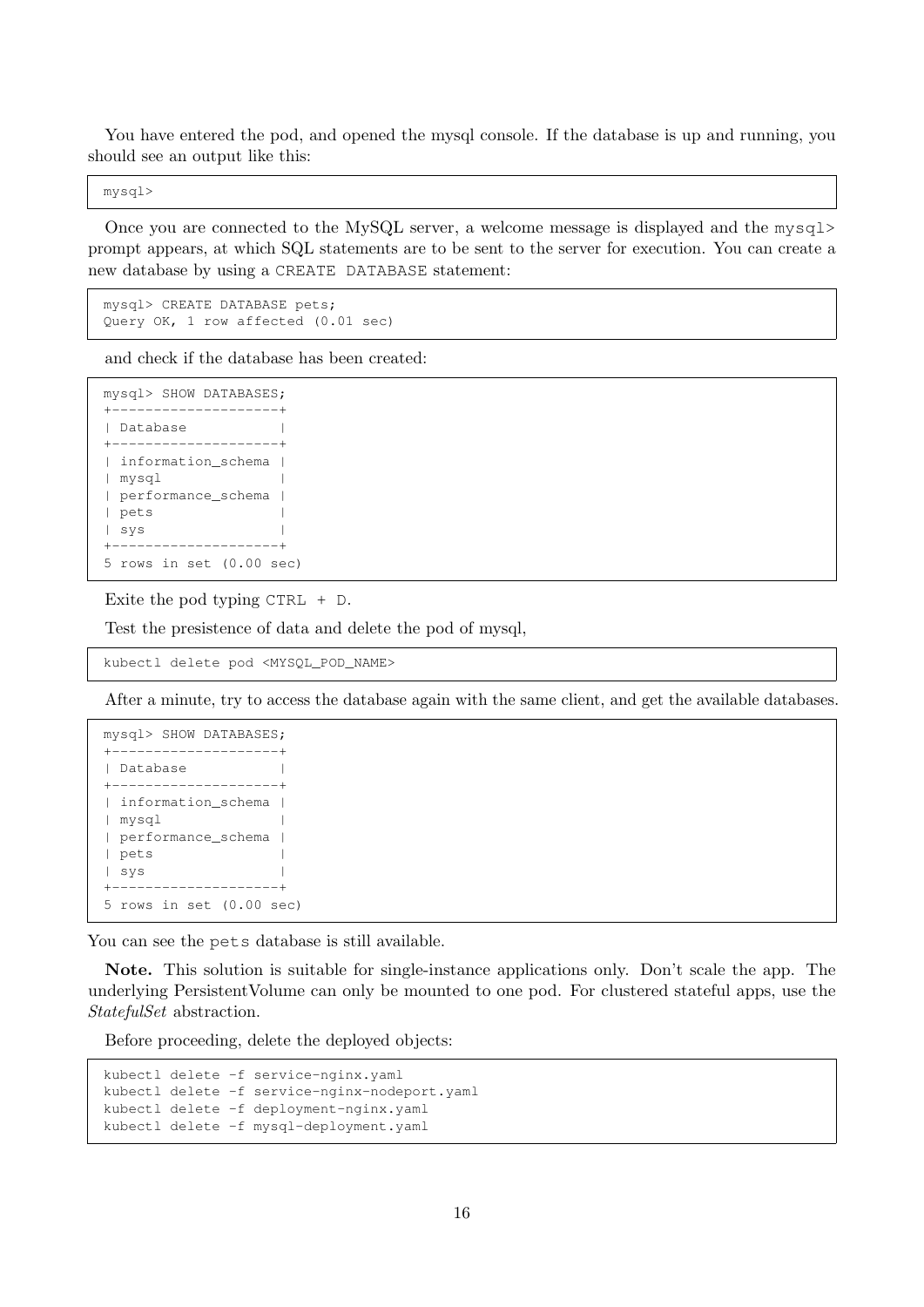# <span id="page-16-0"></span>4 Self-healing applications with Kubernetes

One of the most in-demand container orchestration features is monitoring of containers' health and ability of the orchestrator to deal with unhealthy containers according to the specified configuration. For example, the orchestrator can launch a new container as a replacement for a container that is not healthy. In Kubernetes, the same technique applies to a pod, the smallest deployable unit, consisting of one or more containers that share the same IP address and port space. When something goes wrong, meaning the desired state and the actual state doesn't match, Kubernetes will try to close the gap, forever.

The main point is, how can we determine which container is healthy and which is not? As we know, there is a single main process that is running in a container. Such a process can start other child processes within a container, if necessary. Every such process, including the main process, can have its own lifecycle - but if the main process stops, the container stops as well.

A container is healthy, by the most general definition, if its main process is running. If the container's main process is terminated unexpectedly, then the container is considered unhealthy.

Note: You should monitor health only for containers that are running permanently, such as web servers or databases. If you are running a container that is expected to stop sometime, there is no reason to monitor its health. Instead, you should analyze its result, such as its exit code. You can use a Kubernetes Job for pods that are expected to terminate on their own.

In addition, you should take into consideration that the container keeps running and is considered healthy even if one or more child processes are terminated unexpectedly. Furthermore, the main process might be running but not working as expected, because, for example, it was not configured properly. For such cases, we need an application-specific way to determine the container's health.

Each Kubernetes pod has a phase field, which provides a simple, high-level summary of where the pod is in its lifecycle. The pod can be in one of the following phases:

- Pending If the pod is created, but one or more of containers are not running yet. For example, it can take some time for the container image to be downloaded over the network.
- Running All of the containers in the pod are running.
- Succeeded All of the containers in the pod are terminated with zero exit code.
- Failed All of the containers in the pod are terminated and at least one container failed (either exited with non-zero exit code or was terminated by the system).
- Unknown The state of the pod could not be obtained for some reason.

For each pod, Kubernetes can periodically execute liveness and readiness probes, if they are defined for the pod. A probe is an executable action, that can check if the specified condition is met. There are three types of actions:

• ExecAction - Executes a specified command in the container. The condition is considered successful if the command exits with zero as its exit code.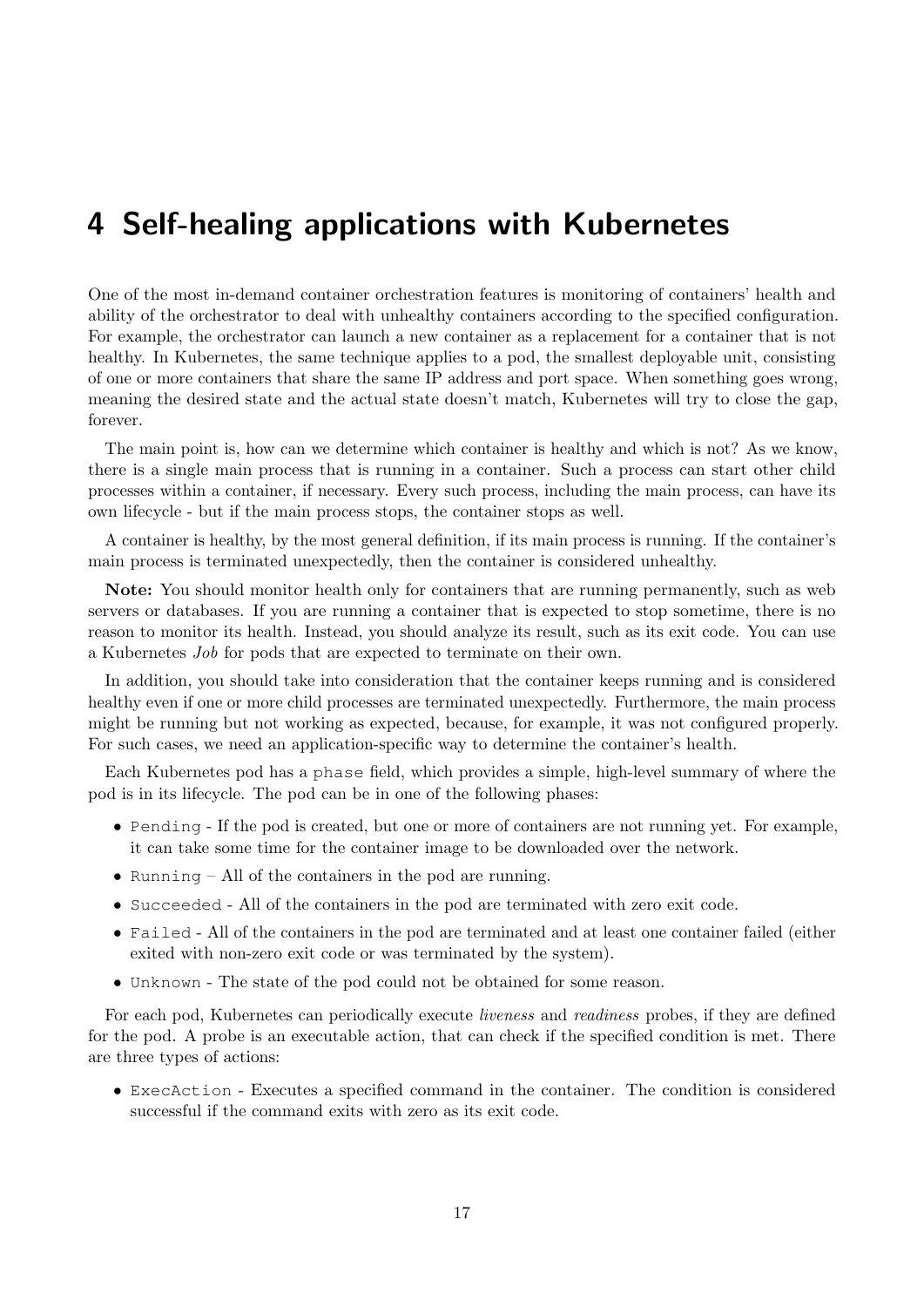- TCPSocketAction Performs a TCP check against the container's IP address on a specified port. The condition is considered successful if the port is open.
- HTTPGetAction Performs an HTTP GET request against the container's IP address on a specified port and path. The condition is considered successful if the response has an HTTP status code greater than or equal to 200 and less than 400.

A liveness probe determines whether the container is running or not. If the liveness probe fails, then Kubernetes kills the container. A new container can be started instead, if a restart policy says so. Although there is no default liveness probe for a container, you do not necessarily need one, because Kubernetes will automatically perform the correct action in accordance with the pod's restart policy.

A readiness probe determines whether the container is ready to service requests. If the readiness probe fails, the endpoints controller removes the pod's IP address from the endpoints of all services for that pod. There is no default readiness probe for a container.

A pod has a restartPolicy field with possible values Always, OnFailure, and Never. The default value is Always. The restart policy applies to all of the containers in the pod. Failed containers are restarted on the same node with a delay that grows exponentially up to 5 minutes.

### <span id="page-17-0"></span>4.1 Define and create a liveness probe for a pod

To simulate a failure in a reproducible manner, we force failures in a Kubernetes deployment, to verify the self-heling properties of Kubernetes. First, define a new correct pod in the echoserver-pod.yaml file. In this case, we use an existing image echoserver, which is a simple HTTP server that responds with the HTTP headers it receives:

```
apiVersion: v1
kind: Pod
metadata:
 name: echoserver
spec:
  containers:
    - image: gcr.io/google_containers/echoserver:1.4
      name: echoserver
      ports:
        - containerPort: 8080
      livenessProbe:
        httpGet:
          path: /
          port: 8080
        initialDelaySeconds: 15
        timeoutSeconds: 1
```
This code snipped is attached to the PDF file as "snippets/echoserver-pod.yaml"

In this example, the liveness probe is defined for the port 8080 and root path. It specifies also other fields:

- initialDelaySeconds The number of seconds after the container has started before liveness probes are initiated.
- timeoutSeconds The number of seconds after which the probe times out. The default value is 1 second; the minimum value is 1.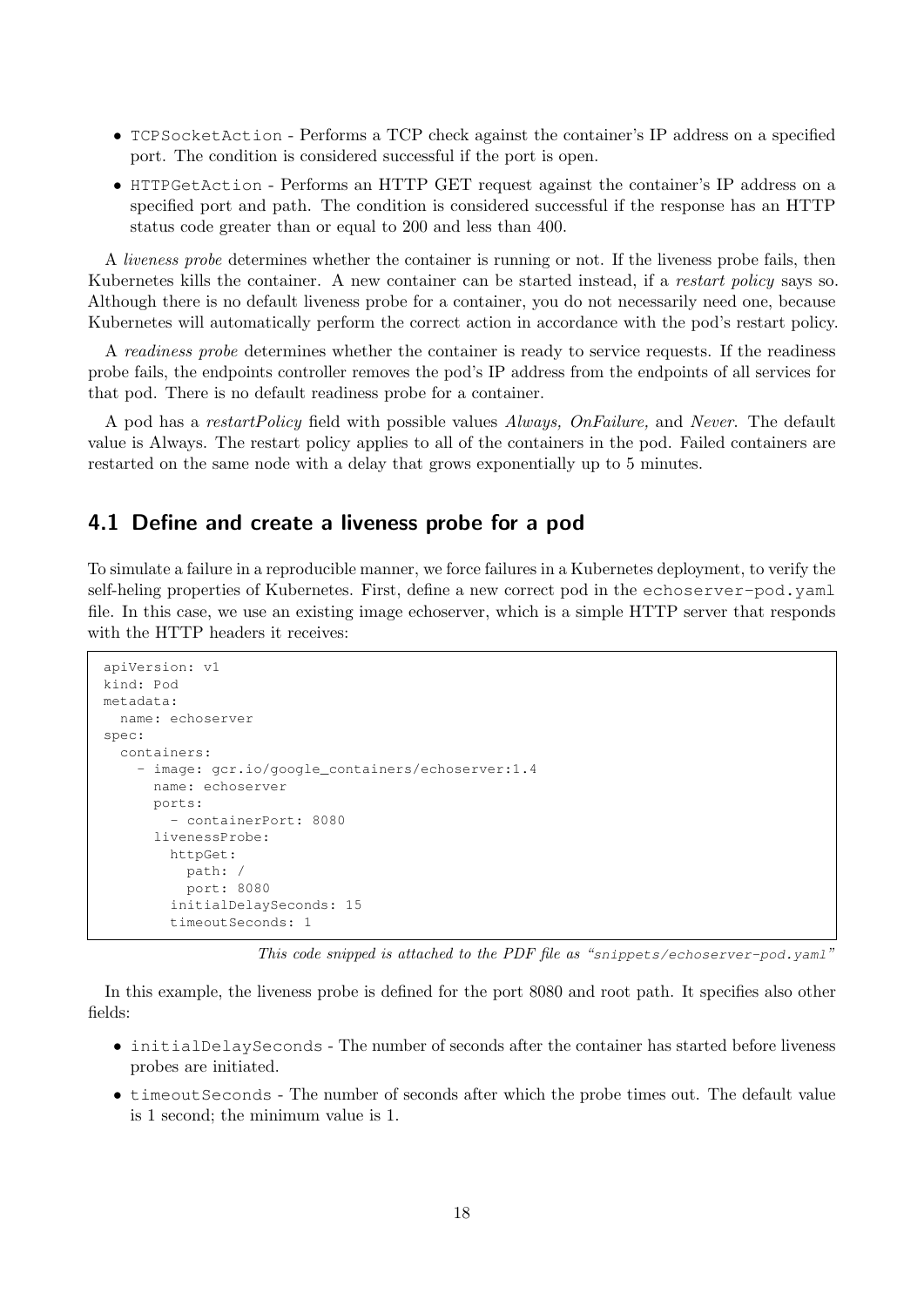• periodSeconds - How often (in seconds) to perform the probe. The default value is 10 seconds; the minimum value is 1.

Create the echoserver pod:

kubectl create -f echoserver-pod.yaml

Check that the pod is running and there are no restarts:

kubectl get pod echoserver

where the output is supposed to be like:

```
NAME READY STATUS RESTARTS AGE
echoserver 1/1 Running 0 15s
```
### <span id="page-18-0"></span>4.2 Define and create a failing liveness probe for a pod

Edit the file echoserver-pod.yaml. Change the pod's name to echoserver-failing, and change the port number (8080) in the liveness probe to another value, for example, 8081:

```
apiVersion: v1
kind: Pod
metadata:
  name: echoserver-failing
spec:
  containers:
    - image: gcr.io/google_containers/echoserver:1.4
     name: echoserver
      ports:
        - containerPort: 8080
      livenessProbe:
        httpGet:
          path: /
          port: 8081
        initialDelaySeconds: 15
        timeoutSeconds: 1
```
This code snipped is attached to the PDF file as "snippets/echoserver-pod-failing.yaml"

Since the echoserver pod will not respond on port 8081, the liveness probe will fail. To check this behavior, create a new echoserver-failing pod:

kubectl create -f echoserver-pod-failing.yaml

Then, monitor the status of the pods:

kubectl get pod --watch

You should notice that the restart count of the pod with the failing liveness probe keeps increasing.

| NAME                             |  | READY STATUS RESTARTS AGE |  |
|----------------------------------|--|---------------------------|--|
| echoserver-failing 1/1 Running 2 |  |                           |  |

As you can see, Kubernetes has restarted our pod several times. You can run the following command to investigate what it is happening in detail: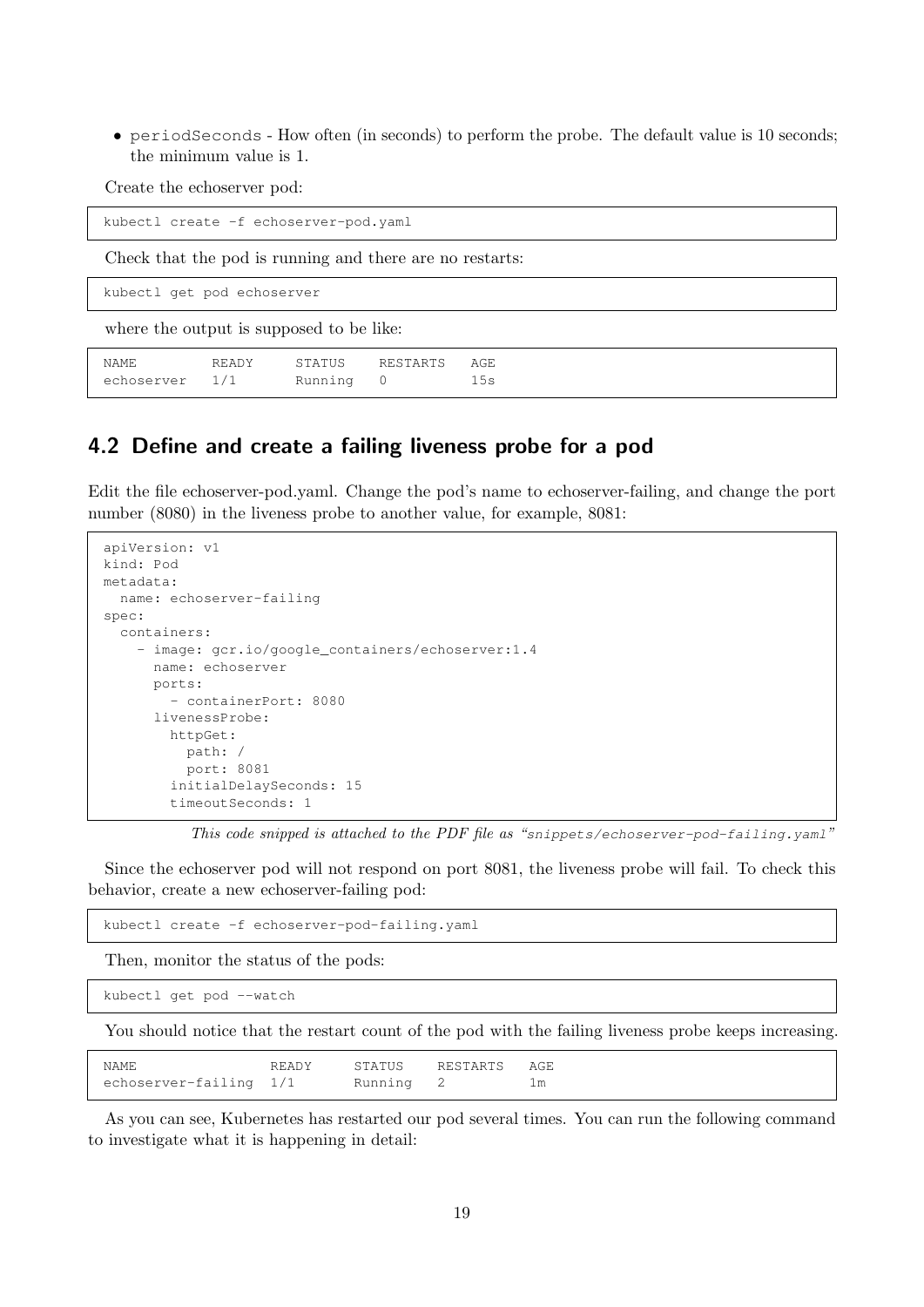kubectl describe pod echoserver-failing

In the output of kubectl describe, in the Events section, you can see the following information:

Killing 76s Container echoserver failed liveness probe, will be restarted Unhealthy 56s Liveness probe failed: ...

As the failure is auto-generated, it will never reach a stable state, that satisfies the desired property. On the contrary, generally faults are accidental, and Kubernetes guarantees the state will be eventually accomplished, unless configuration errors are present.

Before proceeding with the next task, clean the Kubernetes environment with:

kubectl delete pod echoserver-failing kubectl delete pod echoserver

To sum up. Kubernetes provides key mechanisms that allow users to monitor containers' health and restart them in case of failures: probes and the restart policy. Probes are executable actions, which check if the specified conditions are met. The pod's restart policy specifies actions for failed containers. It is worth noting that files in a container are ephemeral, so when a container gets restarted, the changes to the data will be lost. If a container is not stateless, it is necessary to use volumes for persistent storage.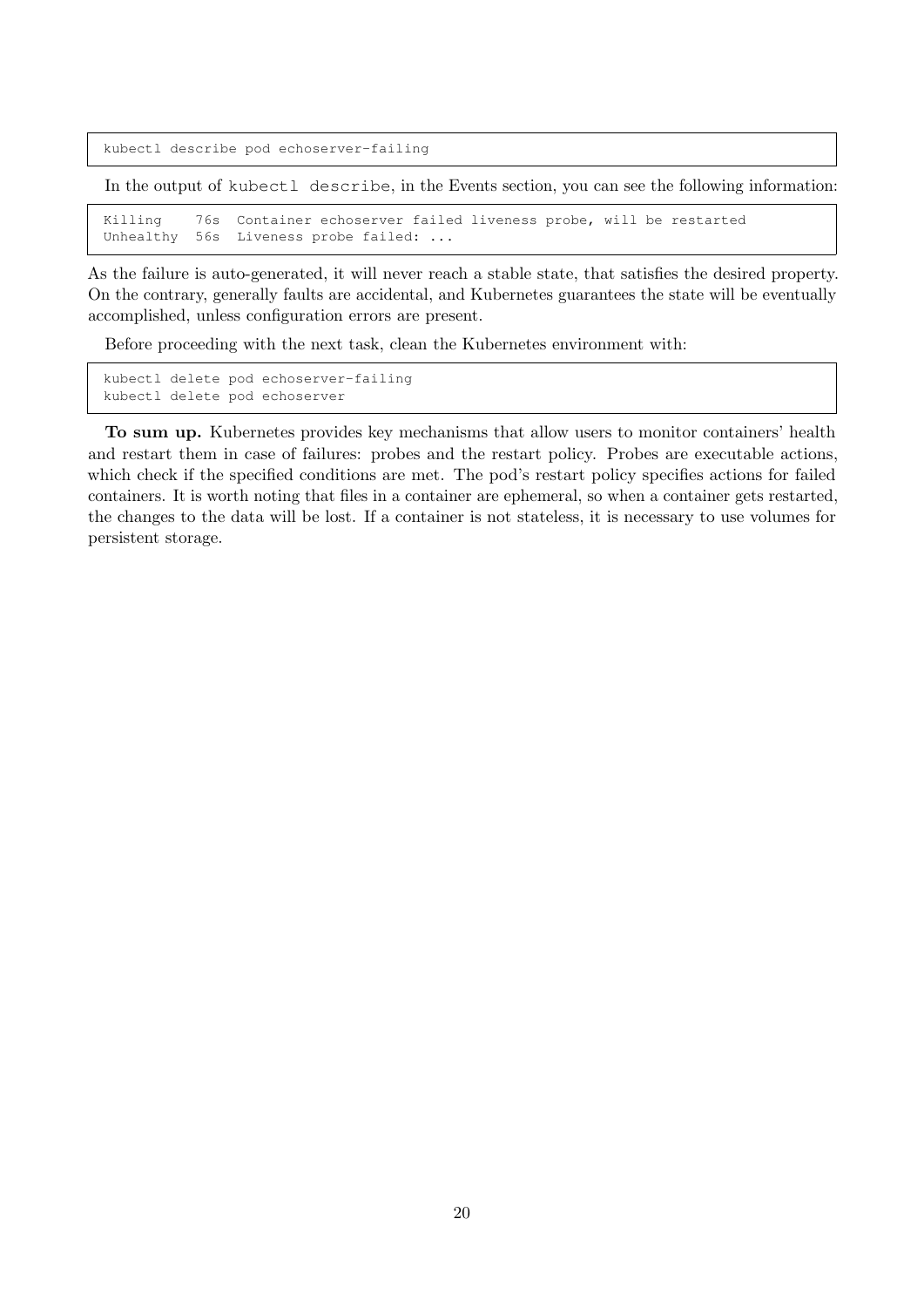# <span id="page-20-0"></span>5 Resource allocation and scaling

This section is inspired by the article "Kubernetes best practices: Resource requests and limits" from the Google GCP blog<sup>[1](#page-20-3)</sup>.

So far, we analyzed how we can simply schedule pods on Kubernetes, making the assumption that the cluster will always be able to host our application. However, when Kubernetes schedules a Pod, it's important that the containers have enough resources to actually run. If you schedule a large application on a node with limited resources, it is possible for the node to run out of resources, resulting in unexpected behavior.

They are many reason for an application to require more resources. This could be caused by horizontal scaling policies, where more replicas are spinned to decrease latency, to unexpected behavior that increases the CPU/Memory consumption.

In this section, we first understand how to take control of the cluster avoiding bad resource allocation. Then, we focus on scaling an application dynamically by using its resource consumption as target.

### <span id="page-20-1"></span>5.1 Pre-requirements

However, before digging in resource consumption management, we install the metrics-server to rely on a straightforward mechanism to scrape information about real consumption.

#### <span id="page-20-2"></span>5.1.1 Deploying the metrics server

In order to collect information about pods and nodes resource consumption, you need a metrics server:

```
kubectl apply -f https://github.com/kubernetes-sigs/metrics-server/releases/latest/
   download/components.yaml
```
To make it work, you have to set the --kubelet-insecure-tls flag in the metrics-server deployment. In particular, it has to be added to the args in spec.containers.

This can be done by doing a simple kubectl command:

kubectl edit deploy metrics-server -n kube-system

An alternative may be to download the components.yaml and add the --kubelet-insecure-tls option before applying it.

```
hostNetwork: true
containers:
- name: metrics-server
....
```
<span id="page-20-3"></span><sup>1</sup>[https://cloud.google.com/blog/products/gcp/kubernetes-best-practices-resource-requests](https://cloud.google.com/blog/products/gcp/kubernetes-best-practices-resource-requests-and-limits)[and-limits](https://cloud.google.com/blog/products/gcp/kubernetes-best-practices-resource-requests-and-limits).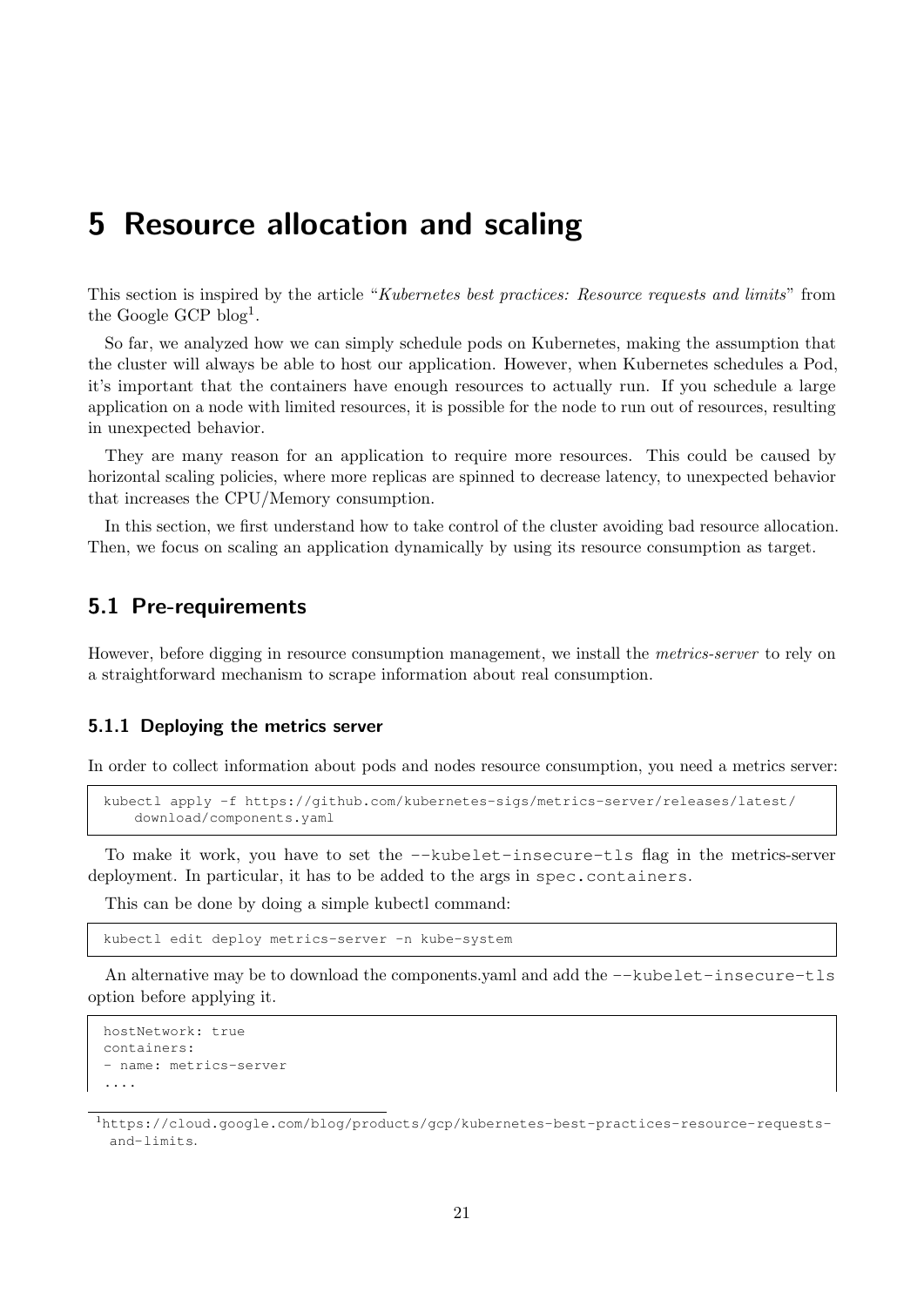```
args:
 - --cert-dir=/tmp
  - --secure-port=4443
  - --kubelet-preferred-address-types=InternalIP
  - --kubelet-insecure-tls=true
```
Warning. Make sure to use spaces rather than  $\langle \text{TABLE}\rangle$  for editing the file.

The metric service is now available in Kubernetes:

kubectl get pods -n kube-system -o wide

You can see a new entry for the pod, with the name metrics-server-XXXXXXXXX.

Describe the metrics server deployment and checking that one replica is available:

kubectl -n kube-system describe deployment metrics-server

Verify there is one replica available.

The Horizontal Pod Autoscaling controller makes use of the metrics provided by the metrics.k8s.io API, which is provided by the metrics server. After the metrics server is running on your cluster and has had a chance to collect metrics from the cluster (give it a minute or so), you should be able to use the kubectl top command to see the resource usage of the pods and nodes in your cluster.

By exploiting the metric server, you can see the resource usage of the pods and nodes in your cluster. Run:

kubectl top pod -A

This command prints for each pod the quantity of CPU and Memory currently used. After a minute or so, you are able to see the usage of nodes as well:

kubectl top nodes

### <span id="page-21-0"></span>5.2 Requests and Limits

When you define a pod template, it is possible to specify how many resources each container needs. There are two main types of resources: **CPU** and **Memory**. The Kubernetes scheduler uses them to figure out where to run your pods and each Kubelet to instrument the kernel to limit resource consumption of different pods.

As clearly stated in the Kubernetes<sup>[2](#page-21-1)</sup>, you can specify two kind of resource quantities: requests and limits.

When you specify the request for containers in a Pod:

- the Scheduler uses this information to decide which node to place the Pod on.
- the Kubelet also reserves at least the requested amount of that system resource specifically for that container to use.

When you specify a resource **limit** for a Container:

• the Kubelet enforces those limits so that the running container is not allowed to use more of that resource than the limit you set.

<span id="page-21-1"></span><sup>2</sup>https://kubernetes.io/docs/concepts/configuration/manage-resources-containers/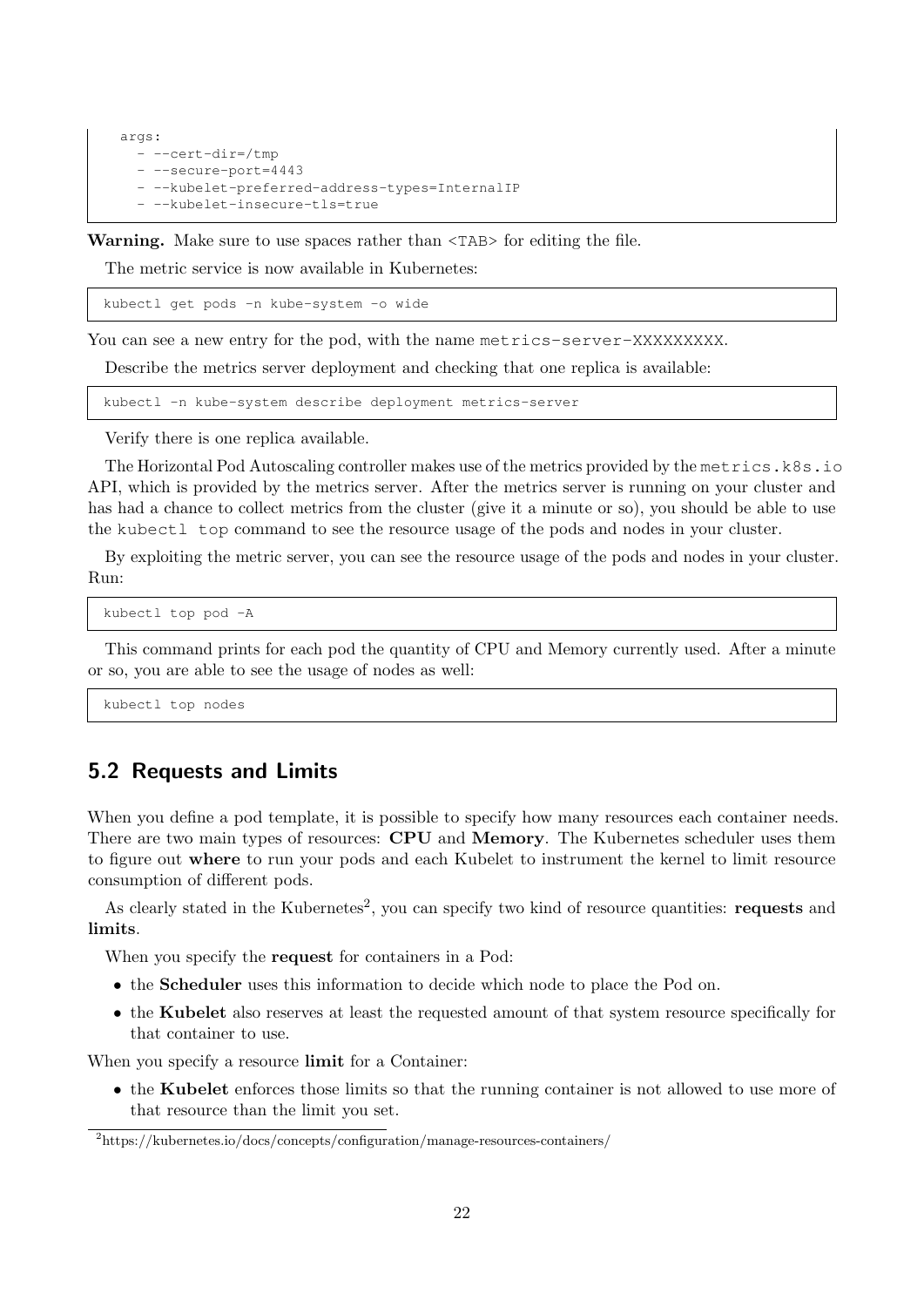### <span id="page-22-0"></span>5.2.1 CPU

Limits and requests for CPU resources are measured in CPU units. In fact, one cpu, in Kubernetes, is equivalent to 1 vCPU/Core for cloud providers and 1 hyperthread on bare-metal Intel/Amd processors.

It is important to understand that the CPU is always requested as an absolute quantity, never as a relative quantity; 0.1 is the same amount of CPU on a single-core, dual-core, or 48-core machine. Fractional requests for CPU resources are allowed. For example, if your container needs 3 full cores to run, you would put the value "3000m". If your container only needs  $\frac{1}{2}$  of a core, you would put a value of "500m".

Hint: Unless your app is specifically designed to take advantage of multiple cores (scientific computing and some databases come to mind), it is usually a best practice to keep the CPU request at '1' or below, and run more replicas to scale it out. This gives the system more flexibility and reliability.

Notice: If your app starts hitting your CPU limits, the container will be artificially restricted or throttled. However, it will not be terminated or evicted. Analyzed in [Section 4.1,](#page-17-0) liveness check can be used to be sure that your application is fully functional.

Notice: If you put in a value larger than the core count of your biggest node, your pod will never be scheduled.

### <span id="page-22-1"></span>5.2.2 Memory

Limits and requests for memory are measured in bytes. You can express memory as a plain integer or as a fixed-point number using one of these suffixes: E, P, T, G, M, K. You can also use the power-of-two equivalents: Ei, Pi, Ti, Gi, Mi, Ki. For example, the following represent roughly the same value: 128974848, 129e6, 129M, 123Mi

Notice: Like CPU, if you put in a memory request that is larger than the amount of memory on your nodes, the pod will never be scheduled.

Warning: Unlike CPU resources, memory cannot be compressed. In other words, if a container goes past its memory limit it will be terminated (i.e. OOMKilled).

#### <span id="page-22-2"></span>5.2.3 Inspect available resources

To inspect the occupation of node, you can rely on:

```
kubectl top nodes
```
To observe the globally available resources of a certain node, we can use:

kubectl get nodes worker-1 -o yaml

Questions:

- Which are the fields in the node resource that state the available resources? (They are two)
- Explain the meaning of those fields by leveraging the "kubectl explain" tool.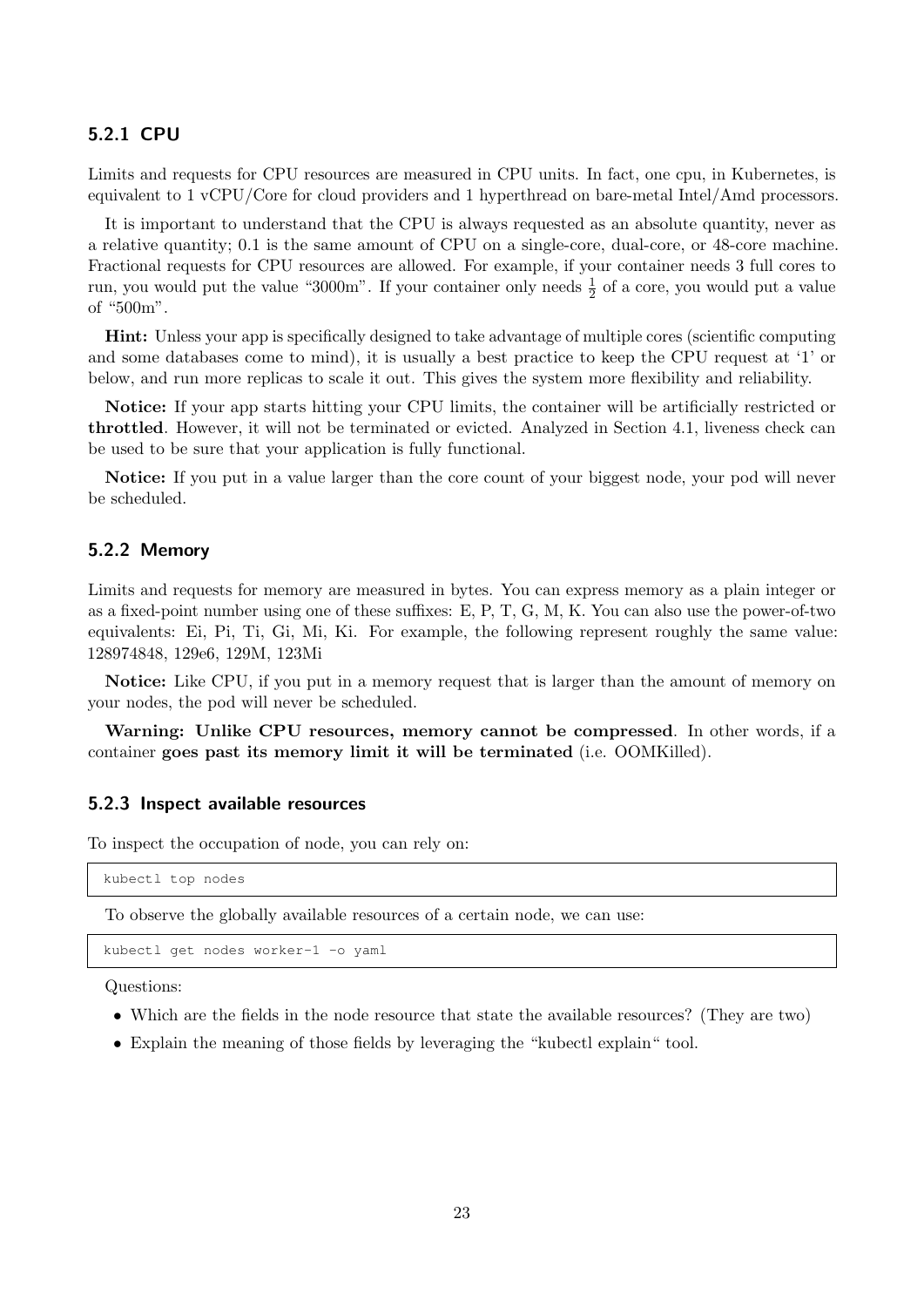### <span id="page-23-0"></span>5.2.4 Example

The following presents an example pod configuration, composed of two containers, each with the amount of resources specified in the appropriate section:

```
apiVersion: v1
kind: Pod
metadata:
 name: frontend
spec:
  [...]
  containers:
  - name: app
    image: nginx
    resources:
     requests:
        memory: "64Mi"
        cpu: "250m"
      limits:
        memory: "128Mi"
        cpu: "500m"
  - name: log-aggregator
    image: my-wonderful-sidecar
    resources:
      requests:
       memory: "64Mi"
       cpu: "250m"
      limits:
        memory: "128Mi"
        cpu: "500m"
```
This code snipped is attached to the PDF file as "./snippets/requests.yaml"

### <span id="page-23-1"></span>5.2.5 Exercise

First, let run a pod which attempts to consume an entire CPU:

```
kubectl create deploy stress --image=alexeiled/stress-ng:0.12.05 \
    -- /stress-ng --cpu=1
```
• How many CPUs is the pod consuming? (It takes some time before the metrics are shown by the kubectl top po command)

Let us edit the deployment to change the desired amount of CPU consumed (100m), adding the resources section as showed in the pod example at [5.2.4:](#page-23-0)

kubectl edit deploy stress

Alternatively, you can dump the manifest to a file, modify it and then re-apply it:

```
kubectl get deploy stress -o yaml > stress-deploy.yaml
kubectl apply -f stress-deploy.yaml
```
Check again the resource usage. How many CPUs is the pod consuming now?

Before moving to the next section, let delete the stress deployment: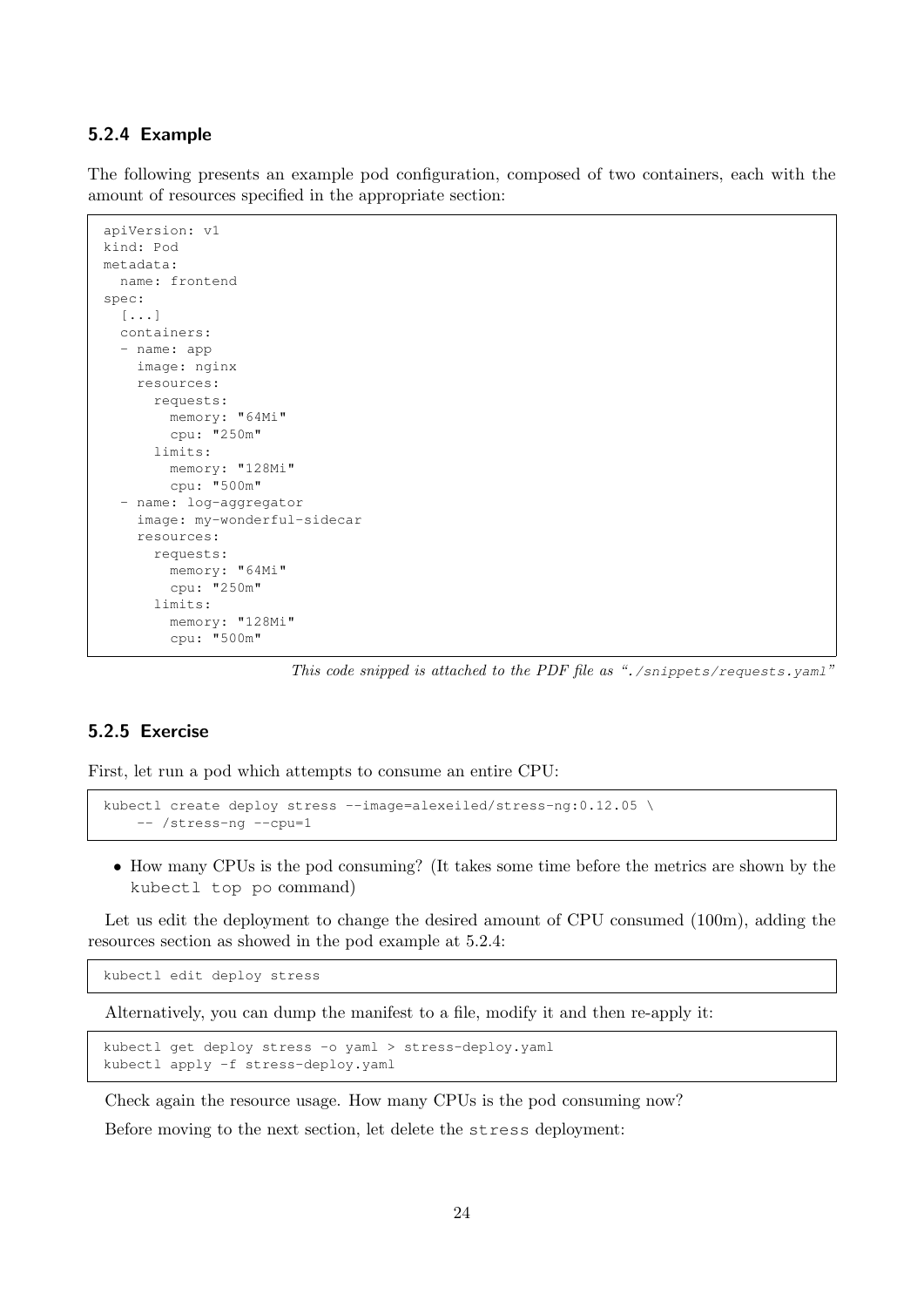kubectl delete deploy stress

### <span id="page-24-0"></span>5.3 Horizontal pod autoscaling

The Horizontal Pod Autoscaler (HPA) automatically scales the number of pods in a replication controller, deployment, replica set or stateful set based on observed CPU utilization. In this example, we demonstrate Horizontal Pod Autoscaler using a custom docker image based on the php-apache image.

## <span id="page-24-1"></span>5.4 Autoscaling pods based on CPU usage

To test the scaling of the application, we use a php server based on the apache web server. It defines an index.php page which performs some CPU intensive computations:

```
<?php
     $x = 0.0001;for (\frac{5i}{1} = 0; \frac{5i}{1000000}; \frac{5i}{1}+) {
     $x \leftarrow \sqrt{sqrt(3x)};}
     echo "OK!";
?>
```
First, start a deployment running the image containing the server, and expose it as a service:

```
kubectl create deploy php-apache --image=k8s.gcr.io/hpa-example --port=80
kubectl expose deploy php-apache --port=80
```
Let's edit the deployment, specifying the requests and limits in the resources section:

```
...
   resources:
      requests:
        memory: "128Mi"
        cpu: "250m"
      limits:
        memory: "128Mi"
        cpu: "250m"
...
```
Now that the server is running, we create the autoscaler using kubectl autoscale command.

kubectl autoscale deployment php-apache --cpu-percent=25 --min=1 --max=10

This command creates a Horizontal Pod Autoscaler (HPA) that maintains between 1 and 10 replicas of the Pods controlled by the php-apache deployment we created in the first step of these instructions. Roughly speaking, the HPA will increase and decrease the number of replicas (via the deployment) to maintain an average CPU utilization across all Pods of 25%.

Note. We set the value of 25% CPU utilization for testing purposes and to not overload the cluster. In production-grade solutions, a reasonable value is 50%, but this may change according to the business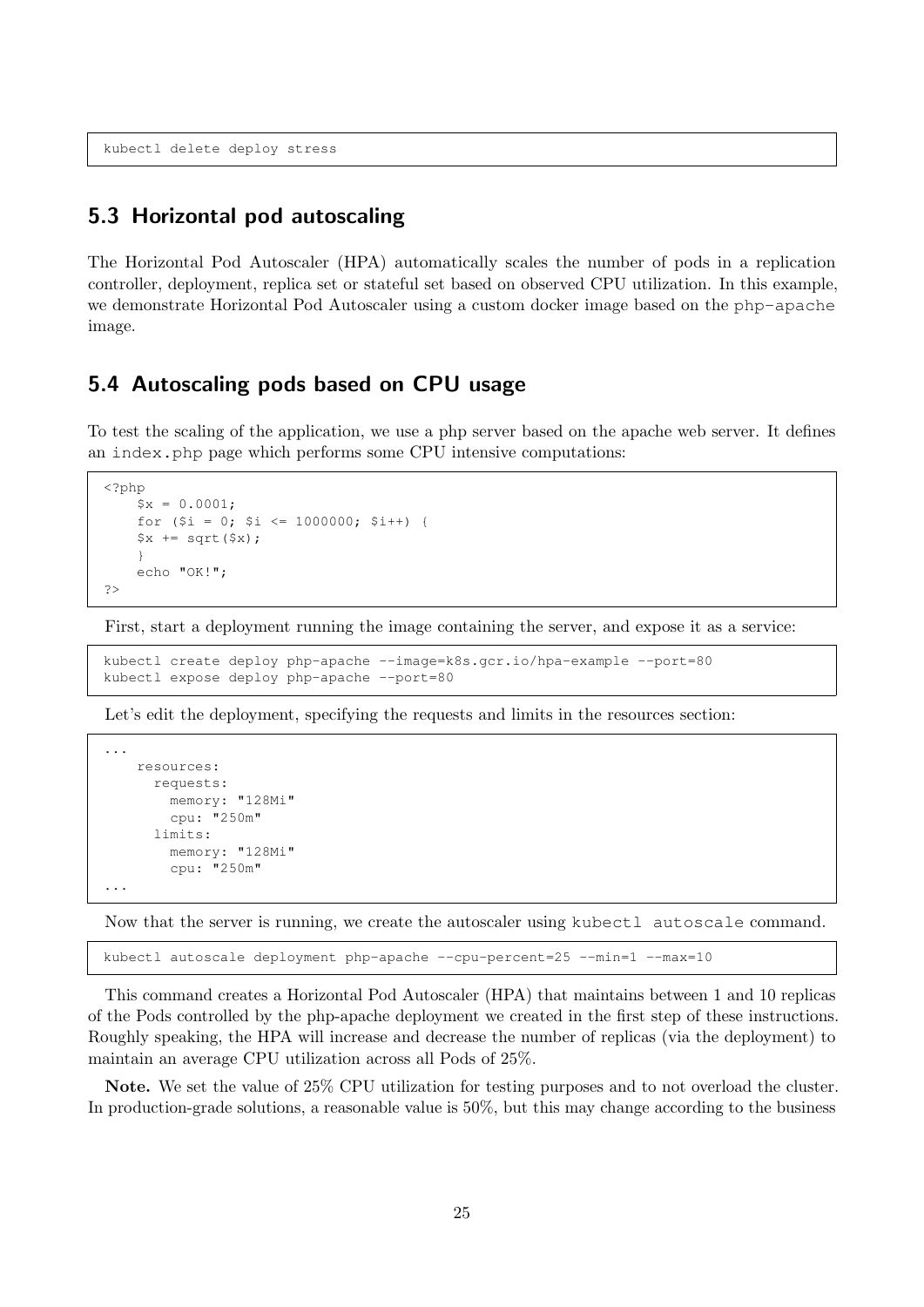logic. For more details on the autoscaling algorithm see the official documentation<sup>[3](#page-25-2)</sup>.

Check the current status of autoscaler by running:

kubectl get hpa

The output shows that the current CPU consumption is  $0\%$  as we are not sending any requests to the server (the CURRENT column shows the average across all the pods controlled by the corresponding deployment).

| NAME | REFERENCE                        | TARGET     |  | MINPODS MAXPODS REPLICAS AGE |  |
|------|----------------------------------|------------|--|------------------------------|--|
|      | php-apache Deployment/php-apache | 0% / 25% 1 |  |                              |  |

### <span id="page-25-0"></span>5.4.1 Increase load

To see how the autoscaler reacts to increased load, start a container, and send an infinite loop of queries to the php-apache service (please run it in a different terminal):

```
kubectl run -it --rm load-generator --image=busybox -- /bin/sh
If you don't see a command prompt, try pressing enter.
while true; do wget -q -0- http://php-apache.default.svc.cluster.local; done
```
Within a minute or so, stop the pod that generated the requests with CTRL  $+$  C, CTRL  $+$  D. Then monitor the higher CPU load by executing:

kubectl get hpa

The output shows that the current CPU consumption has increased.

| NAME<br>REFERENCE                                | TARGET |  |          | CURRENT MINPODS MAXPODS REPLICAS |
|--------------------------------------------------|--------|--|----------|----------------------------------|
| php-apache Deployment/php-apache 305% / 25% 305% |        |  | $\Box$ 0 |                                  |

In this snapshot, CPU consumption has increased to 305% of the request. As a result, the deployment was resized to 7 replicas, as confirmed by the command:

kubectl get deployment php-apache

with output:

| <b>NAME</b> | READY | $IIP - TO - DATE$ | AVAILARLE | AGE |
|-------------|-------|-------------------|-----------|-----|
|             |       |                   |           |     |
| php-apache  |       |                   |           | 19m |

It may take a few minutes to stabilize the number of replicas. Since the amount of load is not controlled in any way it may happen that the final number of replicas will differ from this example.

#### <span id="page-25-1"></span>5.4.2 Stop load

Before finishing the experiment, stop the user load. In the terminal where we created the container with the busybox image, terminate the load generation by typing  $\langle \text{Ctrl}\rangle$  + C.

After a minute or so, verify the resulting state:

<span id="page-25-2"></span><sup>3</sup><https://kubernetes.io/docs/tasks/run-application/horizontal-pod-autoscale>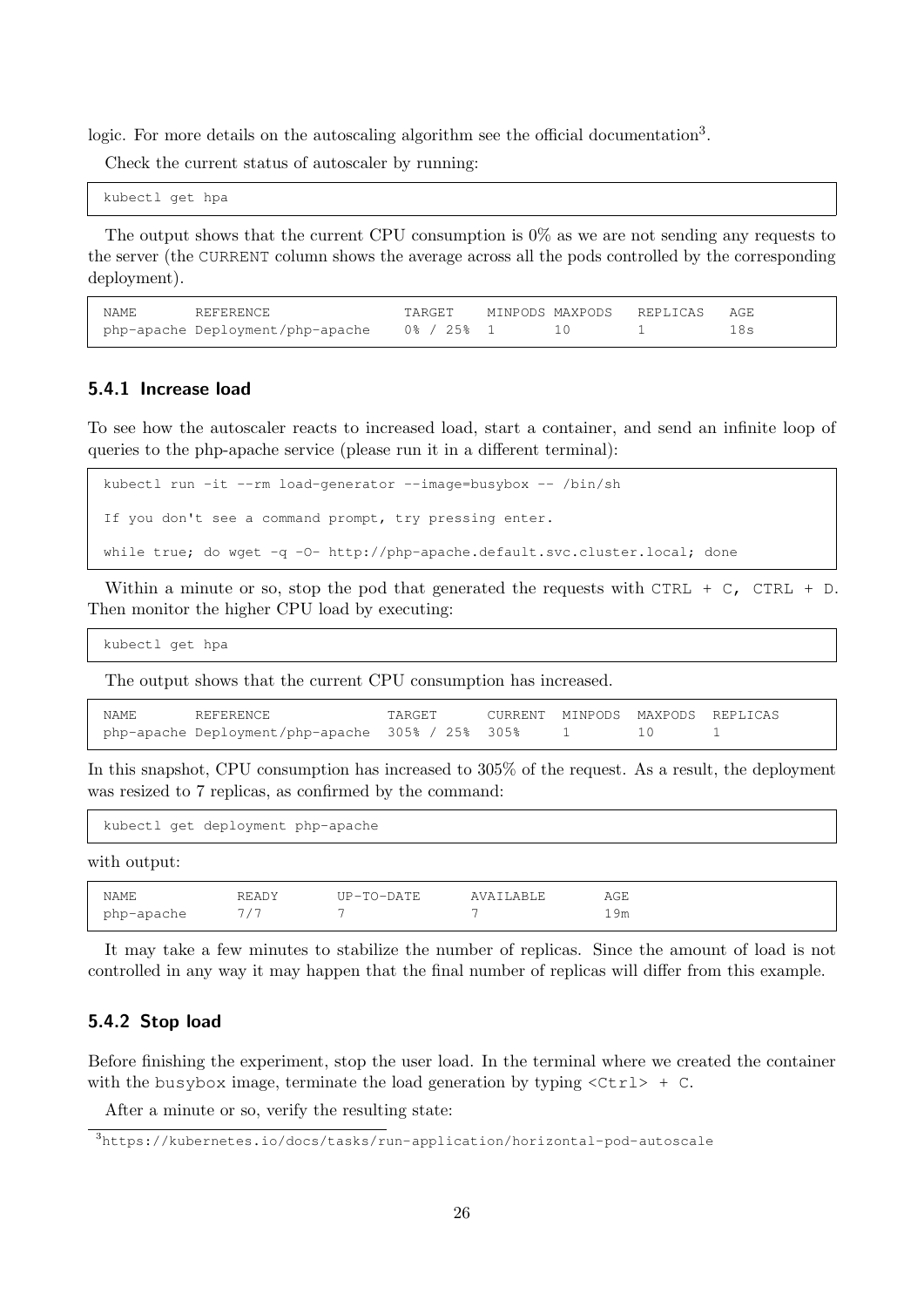kubectl get hpa

the output confirms the CPU utilization is 0%.

| NAME | REFERENCE                        | TARGET         |  | MINPODS MAXPODS REPLICAS AGE |  |
|------|----------------------------------|----------------|--|------------------------------|--|
|      | php-apache Deployment/php-apache | $0\%$ / 2.5% 1 |  |                              |  |

To verify the number of replicas, run the following command:

kubectl get deployment php-apache

since CPU utilization is dropped to 0, HPA autoscaled the number of replicas back down to 1.

| NAMF.          | READY | IIP-TO-DATE | AVATI.ARI.F. | AGE. |
|----------------|-------|-------------|--------------|------|
| php-apache 1/1 |       |             |              | 27m  |

Additional metrics can be used when autoscaling the php-apache Deployment by making use of the autoscaling/v2beta2 API version. Examples of other metrics are requests per second, number of HTTP GET requests, and so on.

To sum up. Kubernetes comes with many services already deployed, yet it may need to be extended for production purposes. To do so, custom services such as metrics-server can be installed and communicates with the API service. Hence, other apps can exploit new services as well. In this section, we installed the *metrics-server* to make the services scale up and down according to the incoming traffic.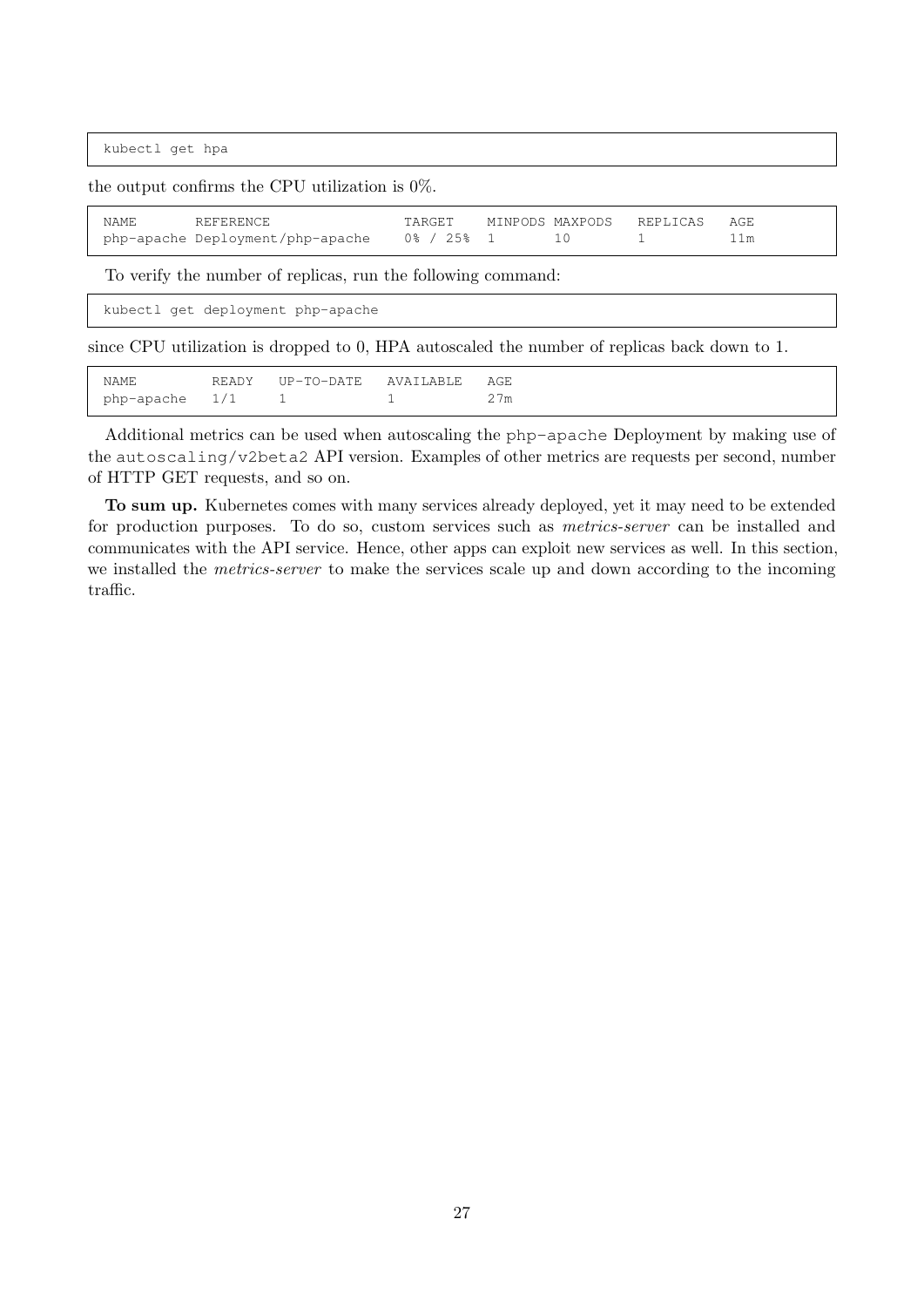# <span id="page-27-0"></span>6 Permission management

As specified in documentation, every call to the Kubernetes API has to be authenticated and authorized. The last part is normally driven by RBAC (Role-based access control) policies.

The key elements for the RBAC module in Kubernetes are the following:

- Roles/ClusterRoles: contain rules that represent a set of permissions. Permissions are purely additive (there are no "deny" rules). A Role always sets permissions within a particular namespace; when you create a Role, you have to specify the namespace it belongs to. ClusterRole, by contrast, is a non-namespaced resource. The resources have different names (Role and ClusterRole) because a Kubernetes object always has to be either namespaced or not namespaced; it can't be both. In addition, ClusterRoles can define permissions on cluster-scoped resources. In general, to define a role within a namespace, we can use a Role; if we want to define a role cluster-wide, use a ClusterRole.
- RoleBinding/ClusterRoleBindings: a role binding grants the permissions defined in a role to a user or set of users. It holds a list of subjects (users, groups, or service accounts), and a reference to the role being granted. A RoleBinding grants permissions within a specific namespace whereas a ClusterRoleBinding grants that access cluster-wide. A RoleBinding may reference any Role in the same namespace. Alternatively, a RoleBinding can reference a ClusterRole and bind that ClusterRole to the namespace of the RoleBinding. If you want to bind a ClusterRole to all the namespaces in your cluster, you use a ClusterRoleBinding.
- Subjects (i.e. ServiceAccounts/User/Groups): represent the identities of accounts which want to access the API, and can be associated to particular ClusterRoles/Roles via ClusterRoleBinding/RoleBinding. ServiceAccount are used for technical accounts (i.e. applications inside pods that want to access the API).

In the following snippet, you can observe how to define a role:

```
apiVersion: rbac.authorization.k8s.io/v1
kind: Role
metadata:
  namespace: default
  name: pod-reader
rules:
- apiGroups: [""] # "" indicates the core API group
  resources: ["pods"]
  verbs: ["get", "watch", "list"]
```
This code snipped is attached to the PDF file as "./snippets/role.yaml"

Each role has a set of associated rules. Each rule is characterized by an APIGroup and resources to identify the objects and a list of actions.

The rolebinding on the contrary is composed by a roleRef, which identifies the ClusterRole/Role object to assign, and a set of subjects to be bound to the permissions.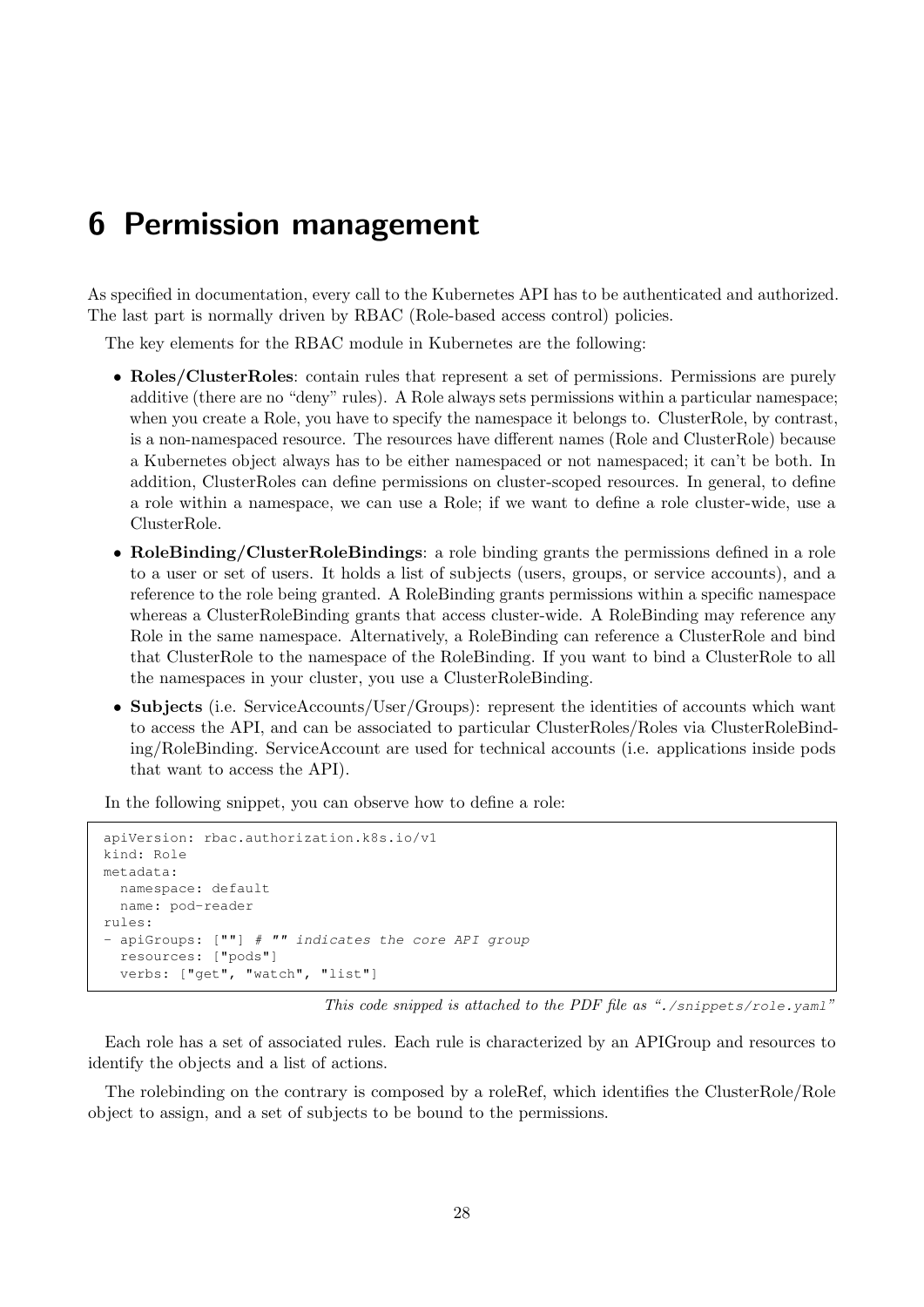```
apiVersion: rbac.authorization.k8s.io/v1
# This role binding allows "jane" to read pods in the "default" namespace.
# You need to already have a Role named "pod-reader" in that namespace.
kind: RoleBinding
metadata:
 name: read-pods
 namespace: default
subjects:
# You can specify more than one "subject"
- kind: User
 name: jane # "name" is case sensitive
 apiGroup: rbac.authorization.k8s.io
roleRef:
  # "roleRef" specifies the binding to a Role / ClusterRole
 kind: Role #this must be Role or ClusterRole
  name: pod-reader # this must match the name of the Role or ClusterRole you wish to
     bind to
  apiGroup: rbac.authorization.k8s.io
```
This code snipped is attached to the PDF file as "./snippets/rolebinding.yaml"

**Exercise:** Let's create a pod which is capable to interact with the API server and get the pod list as we do from our client with kubectl.

• Detect which identity is mounted in a specific pod we want to run.

**Hint:** Have a look to the serviceaccount field when getting a pod resource (e.g. kubectl get po -o yaml)

• Assign the correct permission to the pod service account. You can define a new role for the occasion or rely on existing clusterroles.

Hint: You can create a pod with kubectl inside through:

kubectl run -it --rm kubectl --command --image=bitnami/kubectl:1.22.4 -- /bin/bash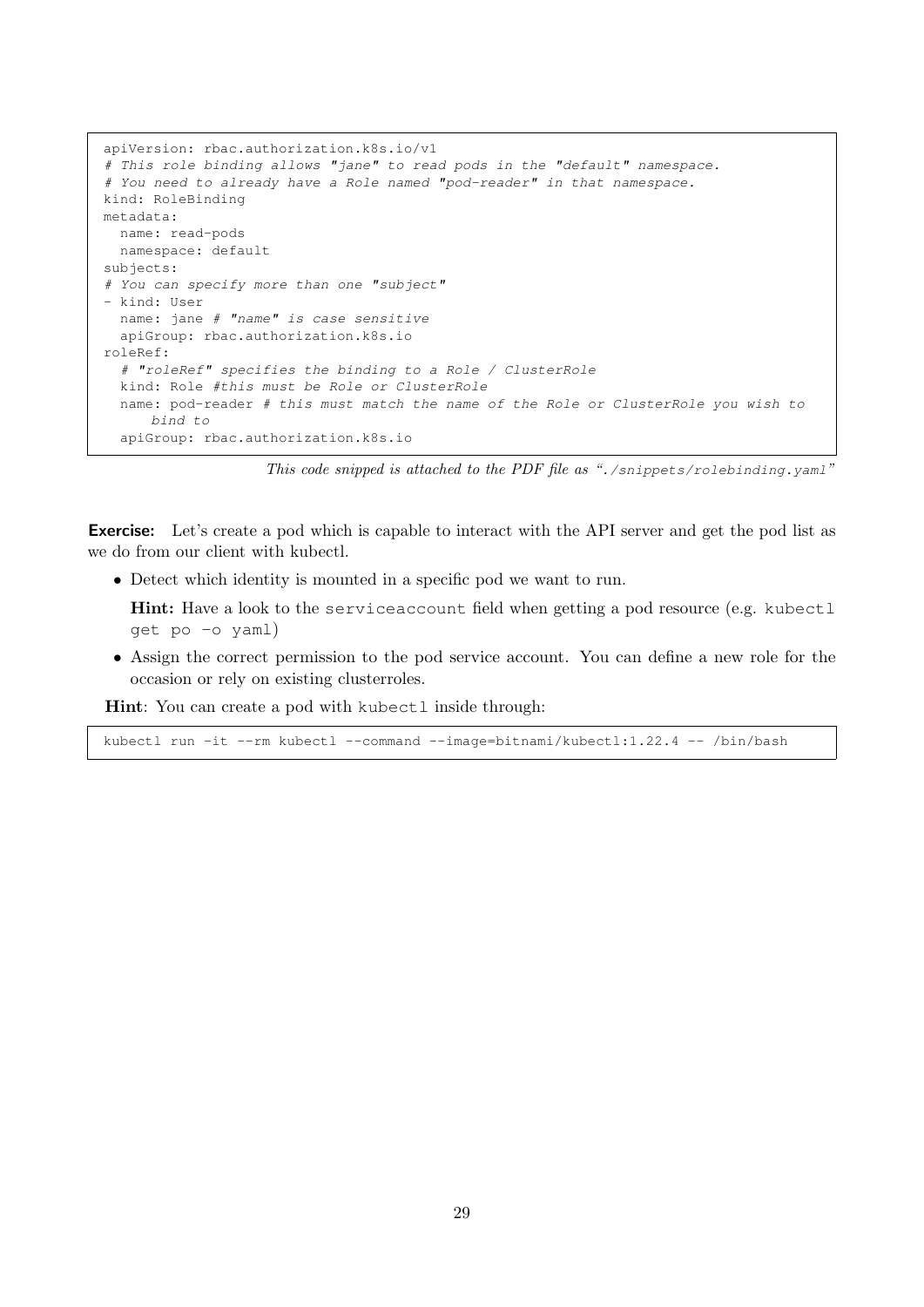# <span id="page-29-0"></span>7 Expose an application using Kubernetes

There are several ways to expose an application outside of a Kubernetes cluster.

Services are an abstract way of exposing an application running on a set of pods as a network service. A service provides a single point of access from outside the Kubernetes cluster and allows you to dynamically access a group of replica pods.

For internal application access within a Kubernetes cluster, a ClusterIP service is the preferred method. It is a default setting in Kubernetes and uses an internal IP address to access the service.

To expose a service to external network requests, NodePort and LoadBalancer services, and Ingress resources are possible options. The key advantage of using an ingress resource is that it makes possible to expose multiple services using a single abstract endpoint, a load balancer, or both at once. Taking this approach, different applications can enact host, prefix, and other rules to route traffic to defined service resources however they prefer.

Let's deploy an application:

```
kubectl apply -f https://raw.githubusercontent.com/liqotech/microservices-demo/master
   /release/kubernetes-manifests.yaml
```
## <span id="page-29-1"></span>7.1 Services

We may observe that this a micro-service based website, with multiple deployments and service. The "frontend" service exposes a web server to serve the end-user.

**Exercise** Let's have a look to the services we just created:

- How can we access to the front-end service?
- Why does the "frontend-external" service remain with a "Pending" external IP?

### <span id="page-29-2"></span>7.2 Ingress

An Ingress exposes HTTP and HTTPS routes from outside the cluster to services within the cluster. Traffic routing is controlled by rules defined on the Ingress resource.

Exercise: With the commands you used in the previous exercise create a deployment and a service.

An Ingress may be configured to give services externally-reachable URLs, load balance traffic, terminate SSL/TLS, and offer name-based virtual hosting. An Ingress does not expose arbitrary ports or protocols. Exposing services other than HTTP and HTTPS to the Internet typically uses a service of type NodePort or LoadBalancer.

Despite the ingress resources are native in Kubernetes, similar as for the CNI, there is **no default** ingress controller provided at Kubernetes installation.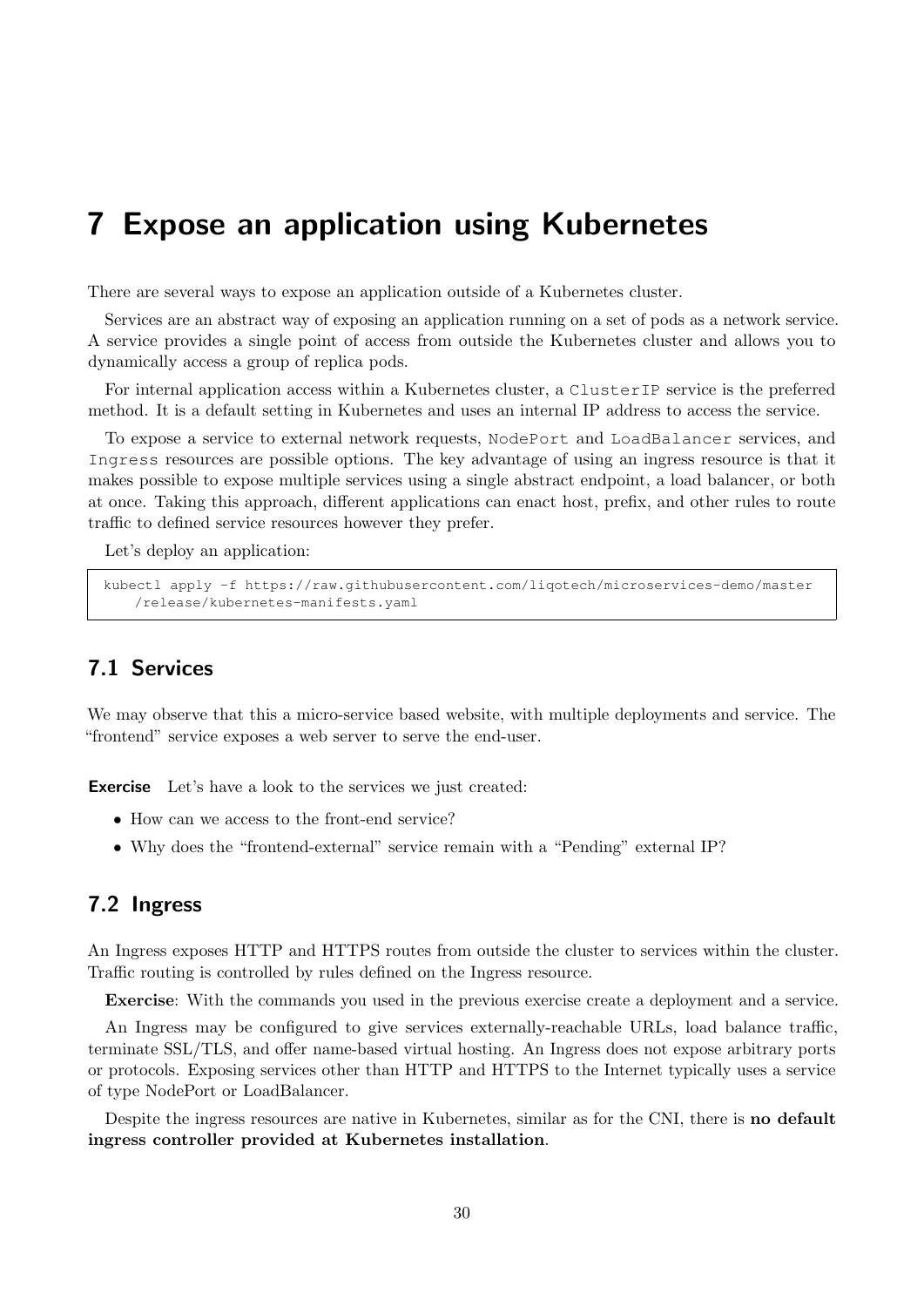Therefore, we need to install a specific ingress controller to effectively expose application without having to rely on services. In this section, we will install an ingress-controller based on the NGINX web server. The goal of this Ingress controller is the assembly the NGINX configuration file (nginx.conf) in the ingress-controller pod.

NGINX Ingress Controller can be easily installed via:

```
kubectl apply -f https://raw.githubusercontent.com/kubernetes/ingress-nginx/
   controller-v1.1.1/deploy/static/provider/baremetal/deploy.yaml
```
Additionally, let configure the NGINX Ingress Controller as the default one, so that each new ingress resource is automatically bound to it:

kubectl annotate ingressclass nginx ingressclass.kubernetes.io/is-default-class=true

If we observe the services exposed (kubectl get services -n ingress-nginx), we may notice that we can access the ingress-controller using a NodePort service since we do not have any external integration for a LoadBalancer service.

This apply will create a custom namespace. Let's investigate which pod are deployed:

kubectl get po -n ingress-nginx

Exercise: Let's inspect the frontend service of the application we just deployed:

- Can we access it directly? If yes, how?
- Let's create an Ingress with the following values. What parts of the infrastructure are missing to properly use it?

```
apiVersion: networking.k8s.io/v1
kind: Ingress
metadata:
 name: minimal-ingress
spec:
  rules:
   - host: www.example.local
    http:
      paths:
      - path: /
        pathType: Prefix
        backend:
          service:
            name: frontend
            port:
              number: 80
```
This code snipped is attached to the PDF file as "./snippets/ingress.yaml"

Let's try if the ingress configuration is effective:

| kubectl get ingress  |      |             |                                                               |         |       |  |  |  |
|----------------------|------|-------------|---------------------------------------------------------------|---------|-------|--|--|--|
| NAMESPACE<br>default | NAME | CLASS HOSTS | minimal-ingress nginx www.example.local 172.16.134.52 80, 443 | ADDRESS | PORTS |  |  |  |

Despite the cluster has not external DNS integration, we can test the functionality of the ingress using curl: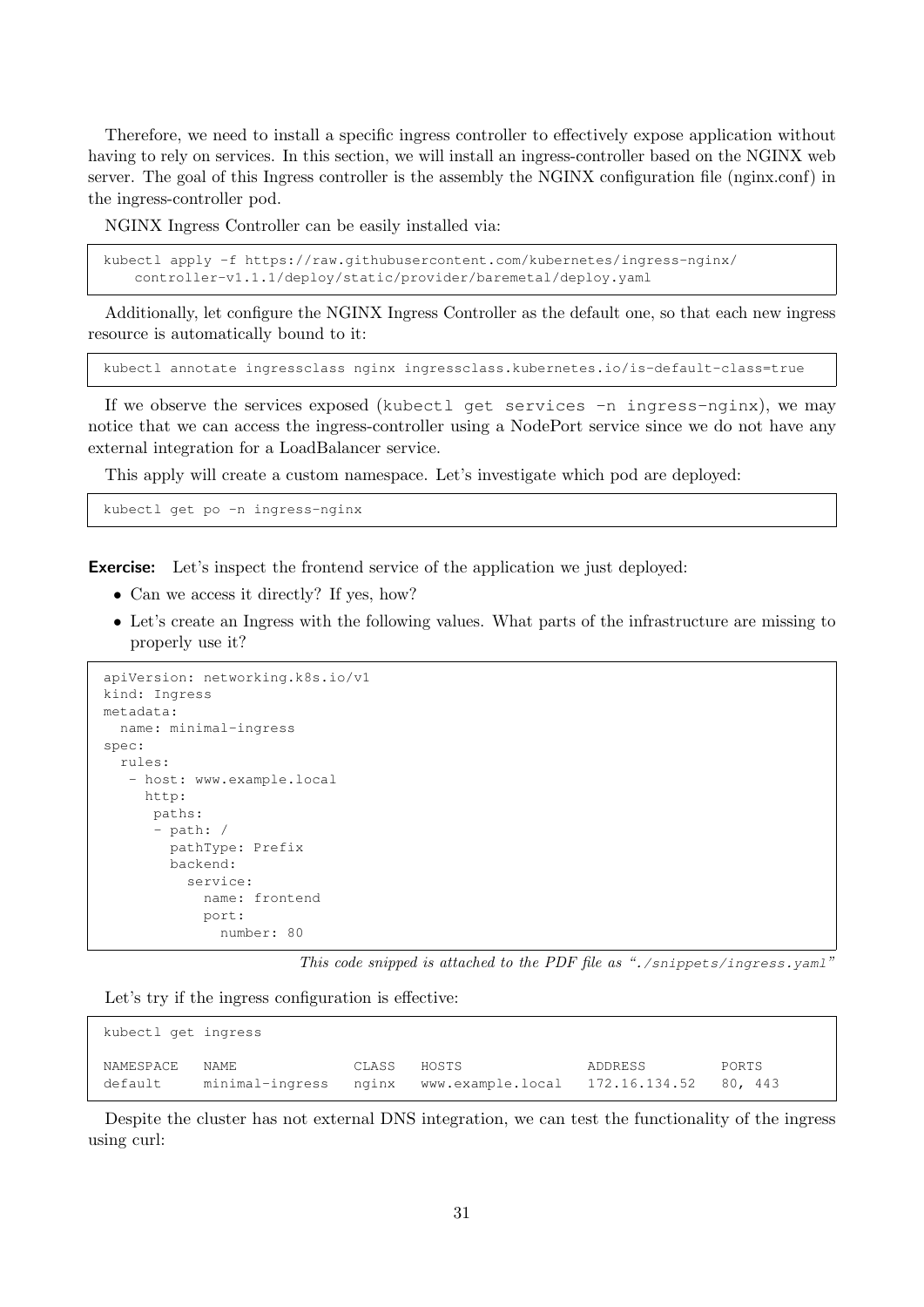curl -H "Host: www.example.local" ADDRESS:NODE\_PORT

Warning: since the ingress controller is exposed through a NodePort service, it cannot be accessed directly on port 80. Instead, it is necessary to use the corresponding NodePort, which can be retrieved from the ingress controller service (kubectl get services -n ingress-nginx).

The -H option adds a custom headers to our request. We specified the 'www.example.local' host, which enables to the ingress controller to redirect our request to the specific webserver in charge of that website using the *domain name* instead of the server  $IP$  address. This allows re-using the same IP address for many different web sites, served by different (and independent) web servers, as shown in [Figure 7.1.](#page-32-0)

#### <span id="page-31-0"></span>7.2.1 Ingress resources vs. virtual hosts

While sometimes it seems that the ingress controller looks similar to have a webserver such as nginx or apache) hosting multiple websites (i.e., virtual hosts), actually is this rather different.

In fact, the ingress controller will redirect the requests to multiple independent web servers, while the virtual host primitive will create multiple domains within the same web server. As a consequence, the Ingress controller enables each website to be updated (e.g., restarted, updated content, etc.) independently from the others. In addition, this allows the two different webservers to be controlled by different users.

Instead, with the virtual host primitive any modification required by a single webserver (e.g., a configuration update requiring a restart of the process) may impact also on the second webserver; in addition, we cannot allow two independent users to control the unique webserver.

On the other side, the ingress controller requires three different processes (i.e., pods) running and the necessity to split the TCP connection (the first connection terminates on the ingress controller, while a second TCP connection is established between the ingress and the actual web server). Instead, the virtual hosts requires a single process (i.e., pod) and a single TCP connection.